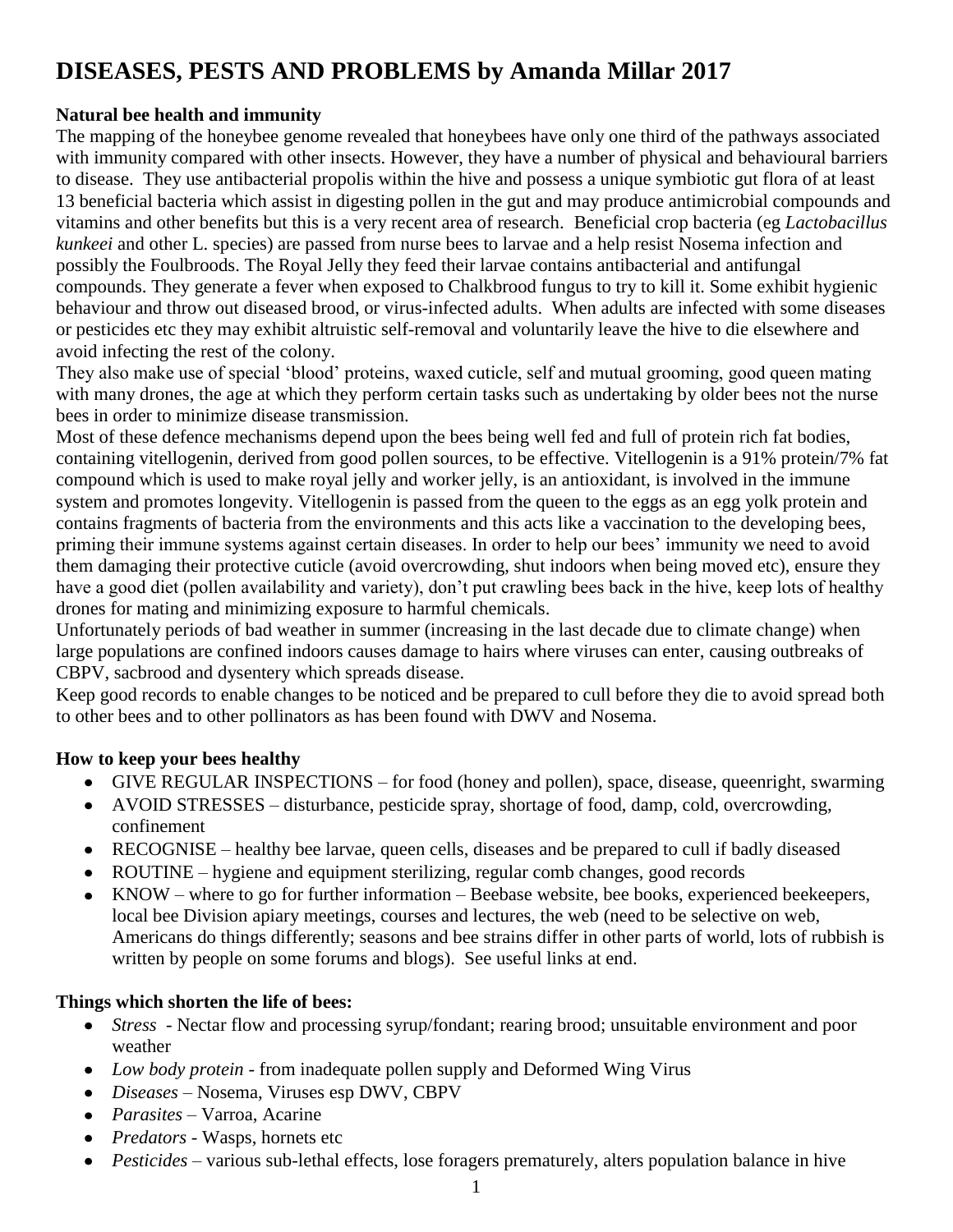Unnecessary stress can harm the bees. There is little we can do about the weather or unsuitable environment although planting pollen- and nectar-producing Spring and Autumn flowering plants can help. You might think you are doing them a favour by feeding them in the autumn with syrup "until they take no more down" or put fondant on all winter; you may actually be harming them unless they need it to prevent starvation. Assess their stores in Autumn and only feed what they need. Fondant is particularly stressful as they need water to process it, which necessitates risky flights outside in possibly adverse weather, or else they use metabolic water which shortens their lives.

Winter bees need to survive 6 months and then rear brood in the spring. As brood declines in autumn the proportion of pupae infested with varroa increases and there is a big increase in number of mites per cell and therefore the likelihood of that pupa dying increases and viruses are spread. It is imperative that varroa etc is controlled before the winter bees are produced so bees survive until the spring, or the colony will dwindle and die. The importance of treating for varroa in August cannot be overstated.

We have a responsibility to keep pests and diseases as low as possible in our bees, to help them and to reduce harm to our neighbouring beekeepers and reduce damage to other bee species which can be affected by diseases such as Deformed wing virus and Nosema ceranae. Also, unhealthy bees rarely produce much surplus honey and are more likely to die over winter.

# **Routine Sterilization and hygiene**

Hygiene measures should include cleaning hive tools and gloves between colonies and apiaries in strong washing soda (in proportion of 1kg to 5 litres of water), sterilize boots regularly and hot wash bee suit with detergent regularly (after soaking in washing soda to remove propolis if necessary). Zip veil inside suit to protect it. If used, each hive should have its own cover cloths, regularly washed. Put tape round the part of the smoker bellows you hold, which can be replaced regularly, easier than trying to clean the wood.

Don't drop comb or scrapings of wax; put in container for recycling. Don't leave honey or syrup drips or supers uncovered, this will lead to robbing. Don"t put hives in a row or drifting and disease transfer will be encouraged. Do not buy second hand frames, best to use new. All equipment should be cleaned and sterilized before using it on another colony. Any used equipment needs to be scraped free from wax and propolis eg with a paint scraper and play a blowtorch over the wood and metal parts so that the remaining wax and propolis boils but just before the wood scorches. The heat will destroy Nosema and Chalkbrood spores, EFB and viruses.

You should change brood frames regularly, (at least every 2 or 3 years) by rotation or better still use Shook swarm or Bailey exchange to do them all at once. In Scandinavia, Shook swarms are carried out routinely, annually. It can rejuvenate and greatly benefit a colony and they soon catch up. If one frame in a colony is dark, or has a bit of chalkbrood or spotty brood and the other frames of brood are fine then I would have no qualms about shaking the bees off that frame and recycling it, giving them a frame of foundation at the edge of the brood area.

Recycling frames – pull out wire (easier if you do not nail through loops), cut out the wax to recycle, scrape any remaining wax and propolis off the frames and scrub them in hot, strong washing soda using gloves and protecting eyes and clothes, or better still boil in washing soda to sterilize and remove any remaining wax and propolis. Boiling will kill Nosema spores, 60ºC for 30 mins, or 50ºC for 90 mins will kill Nosema. Protect floor, work surfaces and surrounding equipment from splashes as it may stain. Any brood comb from a colony which has died due to disease would be better burnt. Super frames can be used for several years providing not clogged with pollen or been used for brood rearing.

Polystyrene hives eg polyhives or mating nucs are more difficult to clean, but very carefully scrape off surplus wax and propolis then wash in warm washing soda to remove propolis and then bleach and rinse thoroughly and air dry. Plastic and polystyrene can be sterilized by soaking in a strong bleach solution (1 part bleach to 6 parts water) for at least 20 minutes before rinsing thoroughly. AFB spores will be killed by 20 mins bleach providing it is in contact so must be cleaned of wax and propolis beforehand.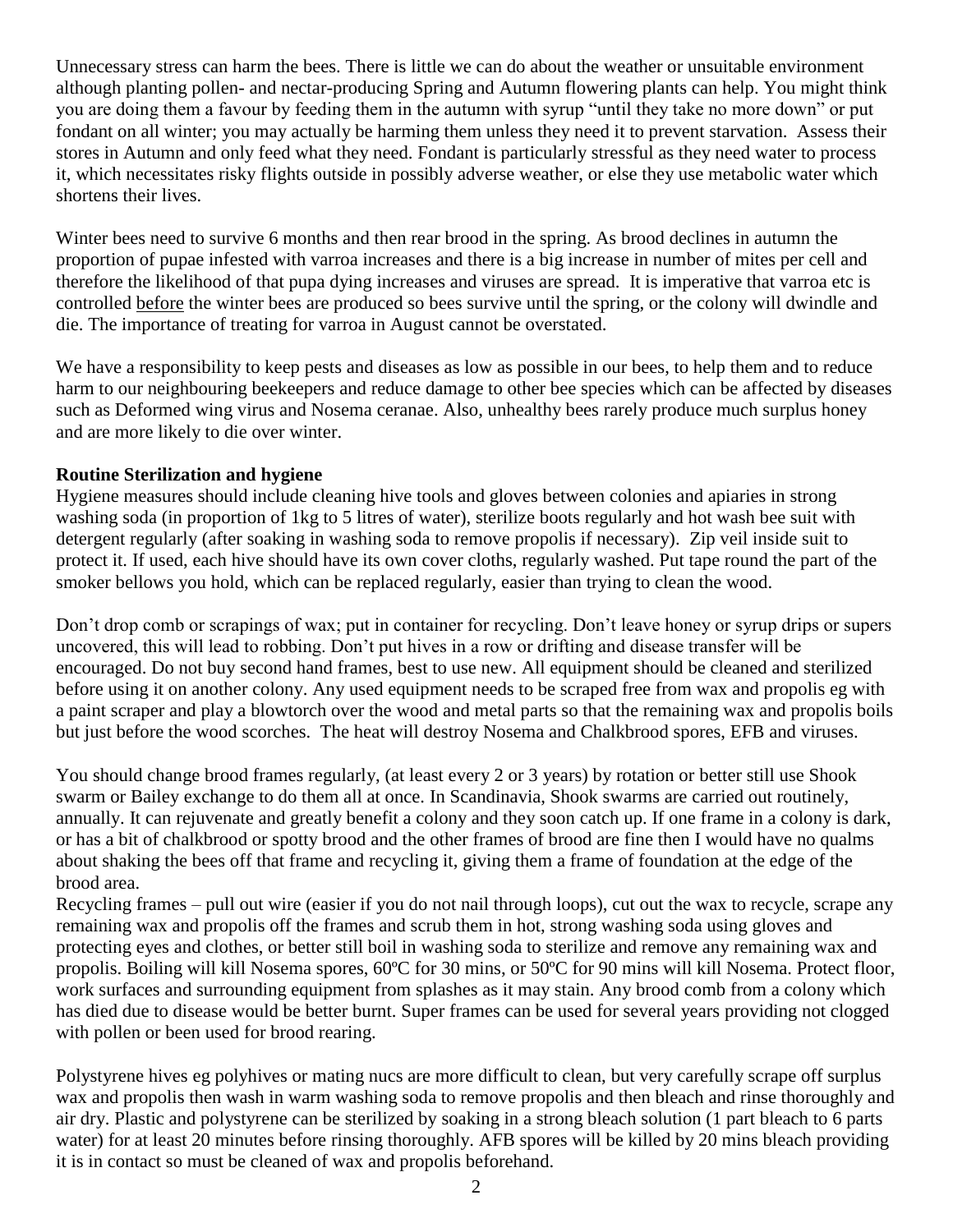Keep supers marked and restricted as far as possible to a particular hive, same with cover cloths; it reduces potential disease spread.

Change and clean floors, crownboards and boxes regularly, preferably annually at the first or second inspection in spring

Metal, eg ends, runners, queen excluder - scrape off the worst, then wash in concentrated washing soda. Don"t leave metal in washing soda for long or it will corrode, a few hours is fine, then rinse thoroughly. Queen excluder – if metal, scrape off wax and propolis carefully (if holes are distorted the queen may get through), blowtorch to sterilize, but avoid getting too hot or zinc plating/resin coated wire may be damaged, if queen excluder is plastic, wash in hot water with strong washing soda after scraping.

Propolis is waterproof and will smear with hot water. To remove it use concentrated hot washing soda. For wiping propolis off door handles, telephones, floor tiles, hands etc. methylated spirits is unbeatable.

Fumigate super frames of drawn wax in their boxes with acetic acid, after removing brace comb and excess propolis by scraping top and bottom bars and lugs. Remove metal ends first and if metal runners or wired frames avoid leaving more than 7-10 days with acetic acid or they will corrode. Acetic acid attacks metal and concrete. Metal runners can be protected by smearing with petroleum jelly beforehand, or remove them. Acetic acid kills most wax moth stages, Nosema and Chalkbrood. Ventilate for a couple of weeks before putting on a colony. Freeze comb for a week to kill all wax moth; Nosema is also susceptible to lengthy freezing. Wear gloves and protect eyes and clothes when using any of above cleaning products and dispose of waste bleach or washing soda sensibly.

See Beebase website for leaflets; Hive cleaning and sterilization and various fact sheets – but note they suggest caustic soda, this is not recommended – use washing soda which is safer. <http://www.nationalbeeunit.com/index.cfm?pageid=167>

# **Drifting**

When colonies are placed in rows facing the same way, bees tend to drift and enter other colonies, often down wind. This can spread varroa and diseases, cause discontent among the colonies and result in an uneven supply of nectar and pollen to them, with the upwind colonies losing bees and stores to those down the row. Point hives in different directions and have at least 6ft between hives to minimize drifting.

# **Robbing**

This is when bees from one colony try to steal the honey from another colony. Small colonies are vulnerable and less able to defend themselves. It may be silent and difficult to detect, or aggressive robbing. Robbed bees become demoralised and small colonies can be robbed clean and starve in a few days. Great care is needed in July/Aug at the end of the nectar flow to prevent this. Robbing spreads disease and varroa and wasps often exploit the chaos. Avoid robbing by adjusting the entrance to suit the size of colony. They rarely need more than a 4 inch wide slot and nuclei can have an entrance, one or two bees wide to help them defend it. Reduce with a wooden block or sponge/foam especially during a nectar dearth. Block any gaps between boxes which wasps exploit. Avoid leaving bits of comb around or spilling syrup, and wash inserts after icing sugar dusting is undertaken, keep supers covered at all times with cloth or spare crown board and minimise the time hives are open. Seal up any dead colony and don"t feed swarms, artificial swarms or nucs for couple of days. Italian bees are notorious for robbing. Start any necessary feeding in the evening as it causes excitement, although topping up rapid feeders is not a problem so long as no syrup is spilled, and if returning extracted supers put them back in the evening.

In the event of robbing happening, you may notice more activity from certain hives than is normal for time of day or weather and comb debris or pupal husks may be seen on alighting board or ground. Dust bees with a little flour at the entrance to see which colonies are involved (it is more difficult to tell which the robbed or robbing colony is). Reduce entrance size down to one or two bee widths. Move a robbed colony to another apiary but if it is demoralised it may continue to be robbed. Spray robbing hive entrances with water; they may go home then. If robbing spilled comb or a super which has been left open it is important to leave a bit of comb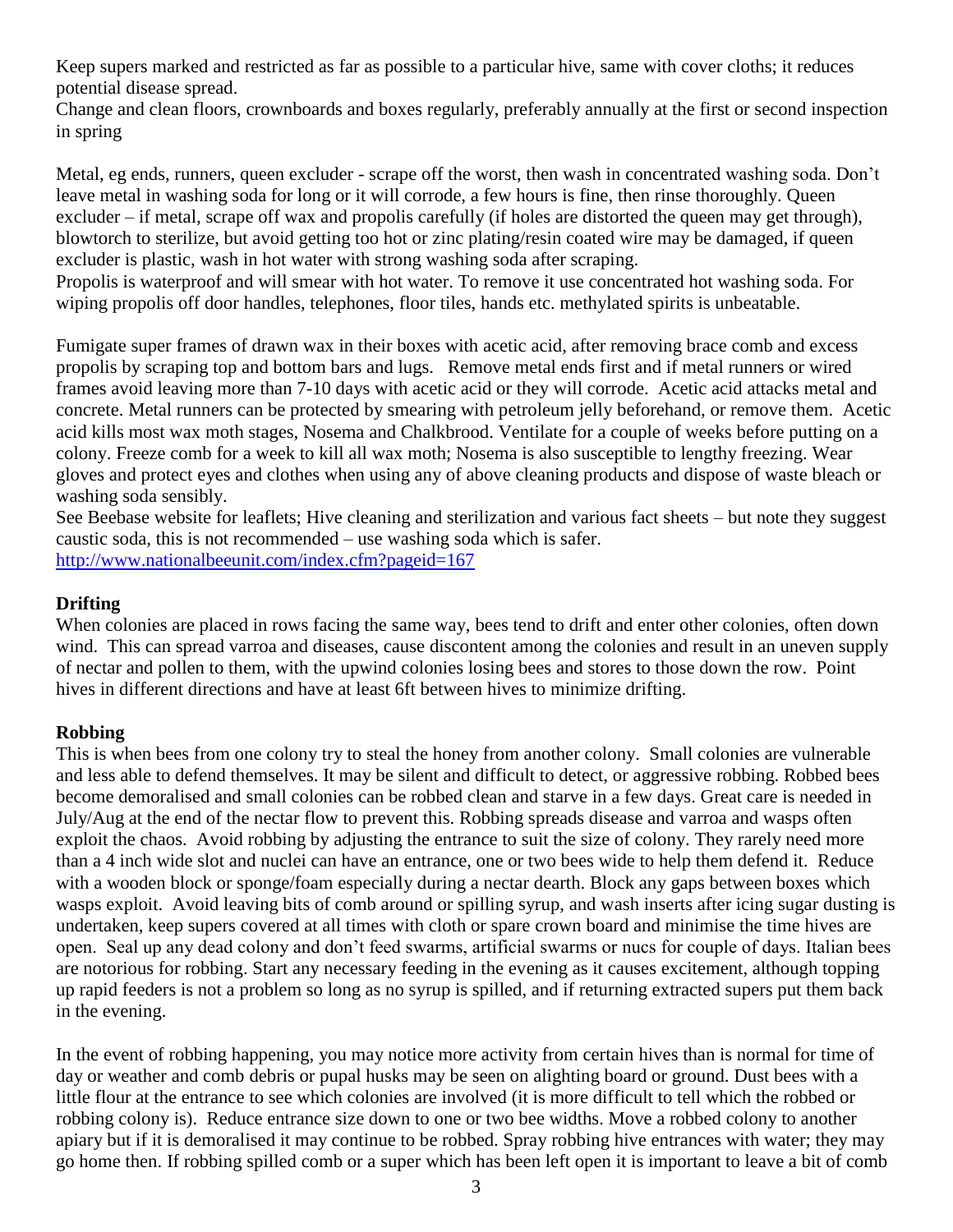so they think they have finished it all off and then go home, otherwise they will fan out looking for it and attack other colonies. Robbing of a dead colony can select for highly virulent mites because a) the mites have killed or weakened a colony sufficiently to be robbed, b) in the wild, low colony density usually means mites which have killed a colony will die with the colony, but in an apiary robbing ensures successful transfer of these mites to another colony.

#### **PARASITES**

#### **Acarine**

*Acarapsis woodii* mites live in main thoracic trachea. A female enters, lays eggs, piercing walls of trachea to feed on bee "blood". Trachea goes brown and brittle. Shortens life of bee, mites migrate to other bees, via bees, not transmitted via comb. A high infestation leads to the death of the colony in winter. No outward signs. Old books suggest crawling bees but this is caused by paralysis viruses, mites might be a vector or increased stress may brings out virus. Little in the SE, on a good flying year there are fewer infested bees. Get a microscopic examination if many winter deaths. Sample several bees. Some varroa treatments eg Thymol may help but currently there is no approved specific treatment. Avoid robbing and drifting and destroy a colony if badly affected. A brood break may disrupt infestation as only young bees are infected. Bees affected by other problems, such as varroa or bad weather keeping bees in the hive; increases the risk of bee to bee transmission.

#### **Varroa**

Introduced into UK in 199l. Parasite originally confined to *Apis cerana* but transferred over to *A. mellifera* and has spread all round the world since about 1949. Only Australia and a few islands such as the Isle of Man are free of it. Initially it caused widespread losses as beekeepers had trouble adapting to the new management methods, and many gave up beekeeping. Varroa can kill a colony in 1-2 years. Now no truly wild bees are thought to live in UK, escaped swarms from managed bees survive for a few years, die out and are recolonised by new swarms.

Mites breed inside the capped cells of brood. A fertile female mite, mature shiny red, enters just before the cell is capped, feeds on the larva and lays a male egg followed by 4-5 female eggs. She favours drone brood as the longer development time enables more mites to mature. Immature mites are white or grey. The male mates with the females in the cell then dies, any mites not mature when the bee hatches; die. In worker brood an average of 1.7 to 2 mites are mature and move to other cells; in drone brood 2-3 mites emerge. Depending on circumstances, mite numbers can double every 4 weeks, increasing 12 – 800 fold in a year. This means treatments need to be carried out every year. The most critical time is in autumn when mite populations are high and adult bee and brood populations are declining. Varroa can then infest a high proportion of brood which should become the winter bees, sometimes with several mother mites per cell; causing brood damage or death. In winter when little or no brood is present the mites live on the mature bees and can survive 5 months and can be carried to other colonies on bees, a process called phoresis.

Most colonies needs treatment or sooner or later will die. It is a vector for Deformed Wing Virus (DWV), Acute Bee Paralysis Virus, Kashmir Virus, Israeli Acute Paralysis Virus, Slow Paralysis Virus, Sacbrood virus, Black Queen Cell Virus and Bacteria (*Serratia marcescens*). Varroa causes stress to bees so they become vulnerable to other problems eg European Foulbrood, Chalkbrood, Stonebrood, resulting in a combination of problems called Parasitic Mite Syndrome. In 2016 it was found that there is a mutual symbiosis between varroa and DWV. DWV suppresses the immune response enabling varroa to breed more successfully causing an escalating negative effect on the bee health and can lead to colony loss. If the Relative Humidity of the brood nest is high 79-85% only 2% of mites can reproduce successfully, if there is a lower humidity of 59-68% RH the 53% of mites can reproduce offspring. If the brood is reared at temps below 34.5ºC it takes longer and more varroa have time to mature, at higher temperatures varroa reproduction is reduced. Using insulation over the crownboard in winter may help the bees maintain a higher brood temperature.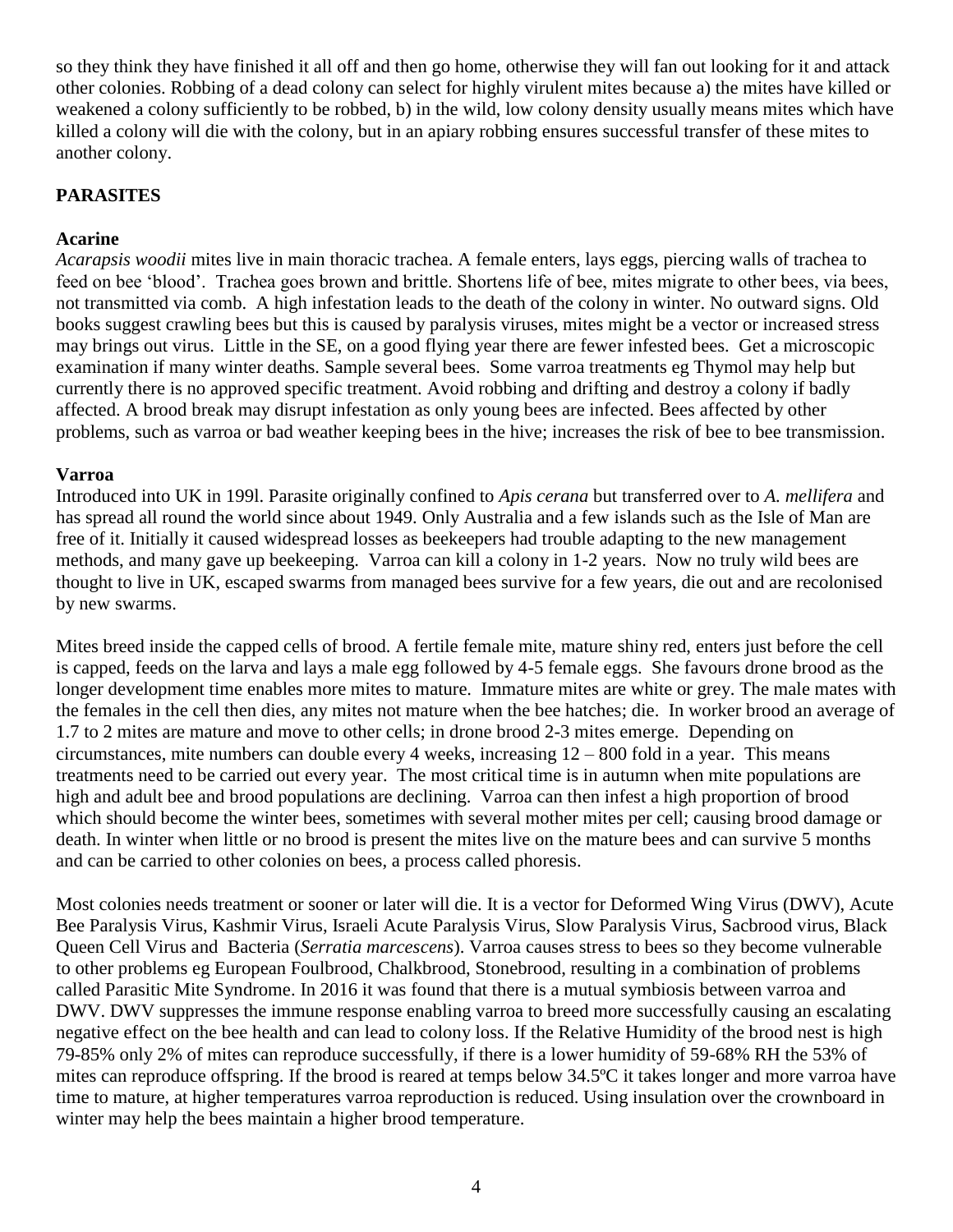Even if the autumn treatment has been effective, it is important to monitor in October and November as it is still possible for the colonies to have a late invasion of mites if a colony (feral or mis-managed/neglected) collapses nearby and your bees rob it out or they abscond and join your bees. This has happened on several occasions to me in recent years. It is too late by then for conventional treatments and too early for Oxalic (December) however icing sugar treatment (see below) is effective and does not disturb the bees too much.

I said most colonies need treatment. There is increasing evidence that some feral colonies in trees are surviving a long time although this may be because they are much further from other colonies, but also because they may be in smaller cavities and swarm more often thus having a brood break. Research is being carried out into "hygienic bees" eg at University of Sussex LASI, which can cope better with disease by removing infected or varroa infested bee brood. Some people have stopped treatment and bred from bees which survive and after about 20 years their bees are surviving without treatment. See Swindon honeybee conservation group website and YouTube<https://www.youtube.com/watch?v=DUFDXl8VGvs> and the experience of Clive and Shan Hudson<https://beemonitor.org/2016/07/20/has-varroa-lost-its-sting/>A lot of colonies are required to select for resistant bees and considerable losses are to be expected in the early days.

#### **Monitoring - Mesh floor**

10%+ of mites drop through the floor and are lost, and increased ventilation reduces damp problems in winter and reduces chalkbrood levels too by reducing Carbon dioxide levels. The numbers of mites found on the insert under the mesh floor also enables monitoring of mite numbers. In theory the drop is related to total population although this is not always the case as you can easily prove by monitoring on a monthly basis. Factors such as hygienic behaviour, level of activity, quantity of brood, season, weather etc. affect the drop. Best to count the mites after the insert has been in 7 days and calculate the average daily rate; a one day monitoring is too inaccurate to be meaningful. Some floors come with plywood inserts on which it is more difficult to see mites, and may distort when surplus sugar is washed off. I suggest it is painted with white gloss paint or better still obtain yellow or white plastic Correx sheets which can be cut to size. If mice droppings are found on the insert they have probably removed many mites, especially in winter; recheck and put something at back to prevent mice. Only put the insert in for monitoring or treatment. Otherwise it is a magnet for wax moth and mice.

# **Monitoring – Drone removal**

Remove drone pupae at pink eye stage using uncapping fork, count proportion of pupae infested with mites (not the total number of mites), best to use 50 or so drones, calculate percentage. (See Beebase website for varroa calculator) [http://www.nationalbeeunit.com/public/BeeDiseases/varroaCalculator.cfm?](http://www.nationalbeeunit.com/public/BeeDiseases/varroaCalculator.cfm) And Managing varroa booklet<http://www.nationalbeeunit.com/index.cfm?pageid=167>

# **Monitoring – Icing sugar dusting**

(see details below). Dusting has been found to remove about 30% to 50% of the phoretic mites (ie those clinging on to the bees). The majority (80%) of the mites fall within an hour of the dusting and after 24 hours the drop is back to the normal background mite drop. Research indicates that a powdered sugar dusting gives a quicker, more accurate, estimate of mite level in the hive than either natural mite fall or washing 300 bees in alcohol (which kills the bees too).

#### **Varroa Treatments**

Whatever treatment you choose to do, it is best to do all the colonies in an apiary at the same time, because drones move freely between colonies and will redistribute varroa if one left untreated. Initially chemical impregnated strips "varroacides" (Apistan and Bayvarol) were used successfully to knock the mite population back to low levels, with 95% + efficacy, but used only after the honey was removed as it can contaminate honey. However, the prodigious breeding rate of mites meant that by 2001 cases of resistance were found. Another wave of bee losses occurred in the following few years while beekeepers adapted to new treatments. Now the best method seems to be Integrated Pest Management (IPM), a combination of chemical and biotechnical methods as no one method seems to be better than 90% now. For example a typical IPM method avoiding hard chemicals might be: Apiguard starting in August for 5-6 weeks, Oxalic acid in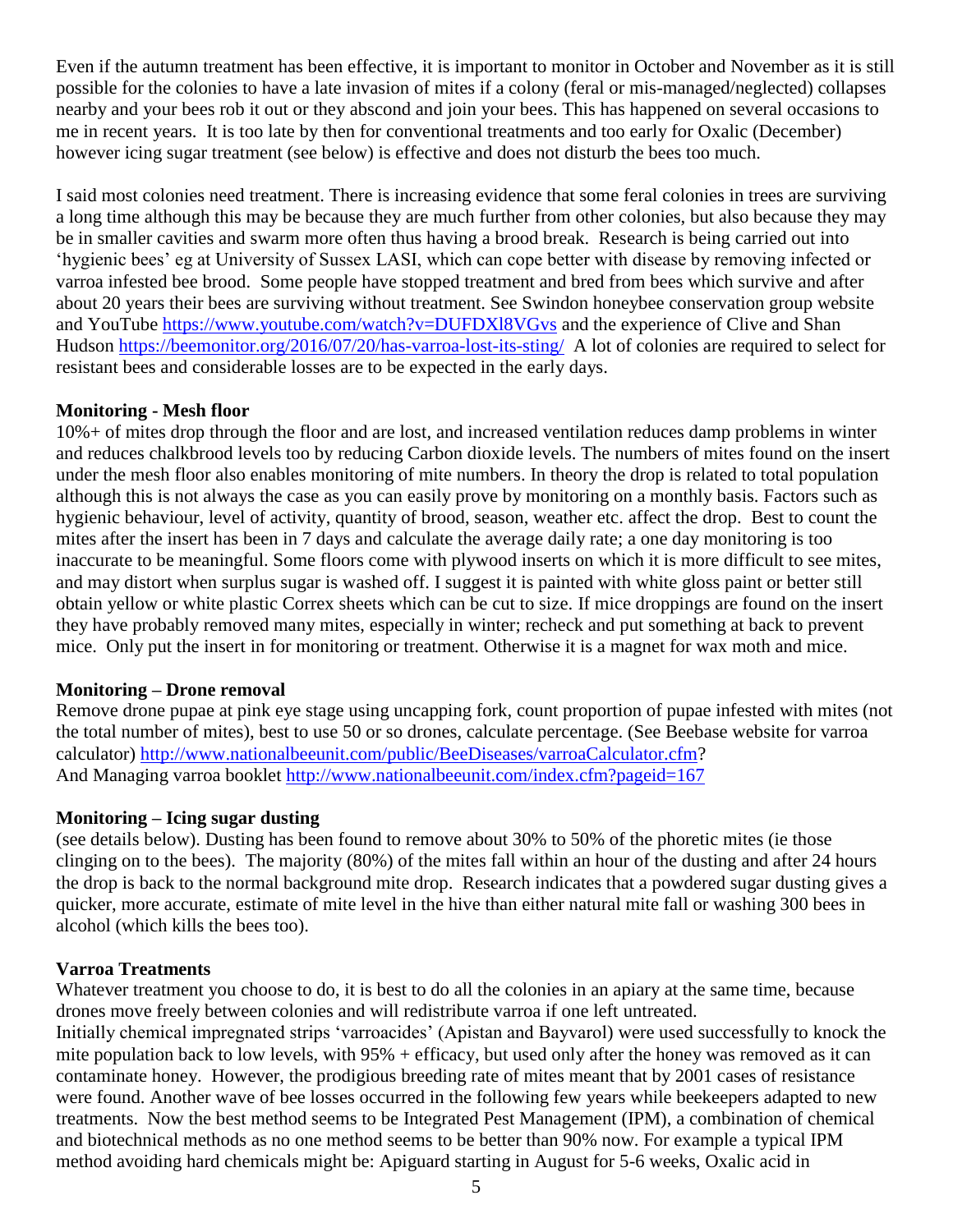December/January, mesh floor throughout the year. Then if not doing a shook swarm or artificial swarm, 2 or 3 icing sugar treatments each in spring and late summer as well will keep the level of mites down well. All chemical treatments, including organic acids have the potential for developing mite resistance and should be rotated.

#### **Icing sugar treatment**

**How does it work** - the fine powder causes the mites to lose their grip, it also promotes bee grooming and more get knocked off to fall through the mesh floor. It only affects phoretic mites, not those in the brood cells. 30% to 50% of phoretic knocked off each dust application.

**Application**: The easiest way to apply it is to dust it on the top bars of the brood box where most of the phoretic mites are, but no need to dust the honey supers above the queen excluder, as research indicates varroa tend to stay in or around the brood area on nurse bees. Use 125g (1/4lb) icing sugar per brood box then brush any sugar on the top bars into the seams. (See<http://scientificbeekeeping.com/>Biotechnical Tactics II, for good pictures). Use a sugar shaker, or stainless steel flour sieve/shaker. There is no need to take out each frame and dust it. Not technically approved as mite treatment, but harmless to bees.

**When** – any time of the year, especially good in honey flow when no chemicals can be used, (apart from MAQS formic acid), probably does not work well when they are in a tight winter cluster and rather disturbing but I have done it successfully on mild November and December and February and March days when the temp is over 8 degrees C, or the bees are flying. Also do it whenever there is a brood break and the mites are mostly on the bees and at their most vulnerable to this treatment, eg do on a swarm or artificial swarm.

**How often** – If you think you have a high number of mites, for example more than 10 mites, 20 mins after dusting, you may need to dust again ideally at 5 day intervals for a month, and then reduce to once a month to keep levels low. Two or 3 dusts in the spring and 2-3 in the autumn will help keep on top of the mites. It only affects the phoretic mites and every day new mites are hatching so a one off dusting is only going to reach a small proportion of the mites, but as the mother mites only return to lay in cells after several days, doing a dust every 4-5 days for a whole brood cycle should really knock them down. Sometimes needs two brood cycles to get the mites to low levels again after a varroa invasion in the late autumn.

**Type of sugar** – Pure icing sugar, and if you can get it, with no additives like dicalcium phosphate or silicon dioxide or glycerine which may be toxic to bees, so avoid the fondant icing etc. Keep it dry. Some icing sugar now has corn starch in it, it is not as fine but after a year of using it seems no have no adverse effect on bees. **Important** – It only works with a mesh floor. If you have applied sufficient it will come through onto the insert. Put the insert in before dusting, to collect the sugar and the mites, as it does not kill the mites, merely knocks them off. This needs to be disposed of away from the bees and the inserts washed and best not to put them back on the hive as any sweetness attracts wasps.

**Things to improve its effectiveness** – Keep top bars clean of burr comb, which would make it difficult to brush surplus icing sugar into the seams, burr also might cause bees to be squashed when the crown board is replaced. Have the sugar in the shaker all ready to dust as soon as the crown board is lifted, to prevent the bees flying up; then no smoke is required. Brace comb between frames can lodge the icing sugar and reduce the effectiveness, so cut this down with the hive tool first.

In autumn/winter dust at the warmest time on a calm sunny day about midday over 8ºC; as the flying bees may beard at the entrance for a few minutes grooming themselves before going inside and you would not want any which fly up to chill and be unable to return to the hive. In August to October wasps can be a nuisance so be careful not to spill sugar and only leave insert in for about 20 minutes or they will walk all over it and make it difficult to count. The gap at the back can be blocked with a cloth to keep them out. This is the time when mites invade so dusting is likely to be needed in September to November.

No need to dust the honey supers, only the boxes with brood in, but do all the boxes they are wintering on. If you run a brood and a half then unless you have identical spacing and all the frames are pushed to the same side it will not work well as it gets lodged on the top bars of the lower box if frames are not aligned. So if you have, for example, Hoffman below and standard spacers above; start by dusting the upper box, wait 5 minutes, then lift it off and rest on upturned roof or spare crown board (to catch any dusty bees which fall off) then dust the lower box, brushing the dust off the top bars, shut up hive and wait at least 20 mins. Alternatively put identical metal or plastic spacers on the Hoffman frames if you intend to dust on a regular basis so they match the upper spacing.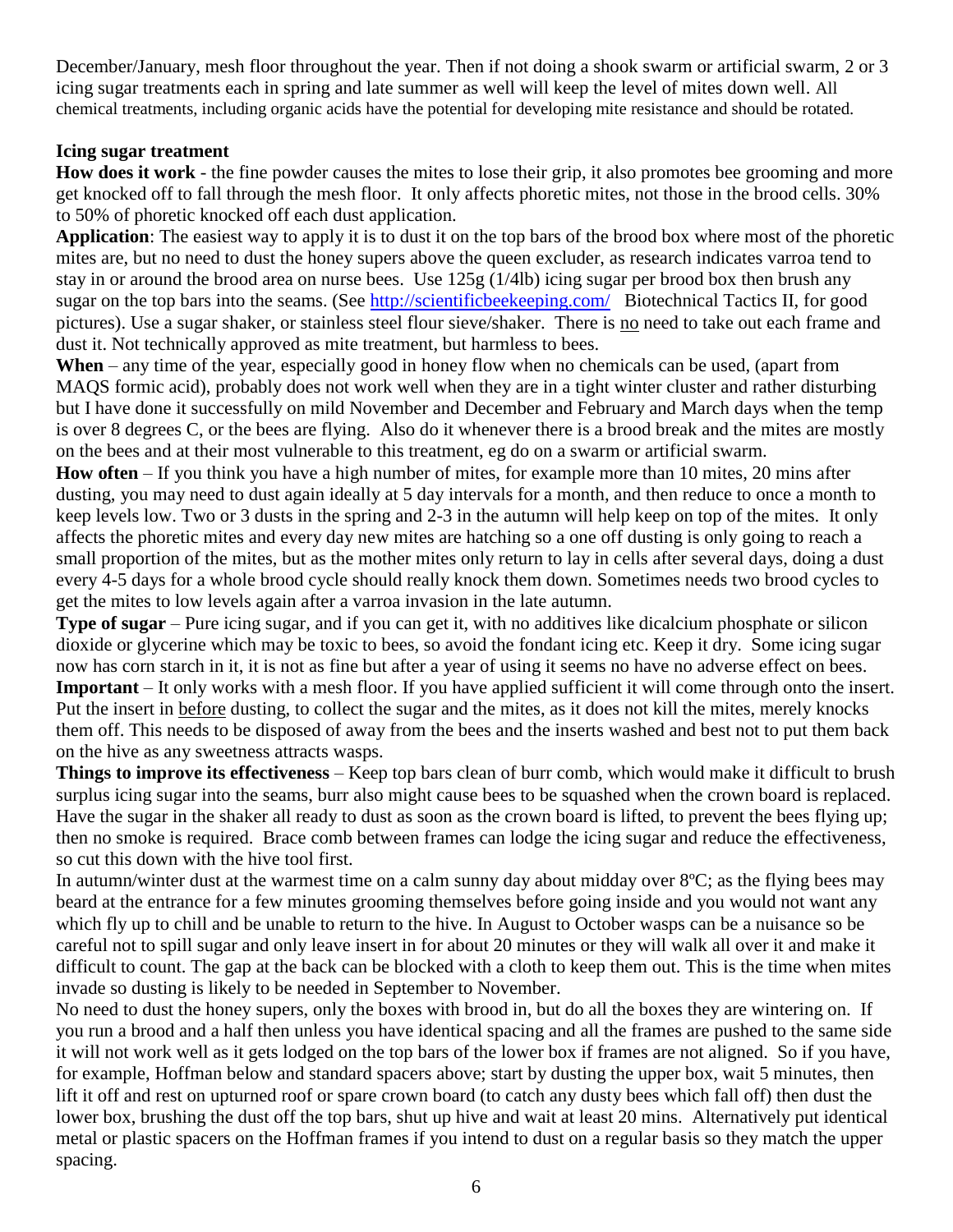Avoid windy days when the powder blows away and wet or misty days when the powder will clog and reduce effectiveness. If it does not come through the mesh floor, then either the floor is blocked by debris and dead bees (eg in winter) or damp sugar, or insufficient sugar used, or the frames are not aligned and it is lodging on the top bars. It can attract ants and wasps on the insert and apparently it can stimulate robbing if there is a nectar dearth, so avoid spilling sugar and take anti-robbing precautions if necessary. There is minimum disturbance to the bees if the frames are not disturbed and you work quickly, I have had no problems when using it with a queen cell or virgin in the colony, and it is particularly effective in these circumstances as there may be little brood and the mites are mainly on the bees.

#### **Thymol treatments**

The easiest and popular method is a tray of Apiguard placed on top of the brood, as soon as honey removed. Based on natural thymol, it is not thought likely the mites can become resistant as it works partly by stimulating increased grooming by bees so mites knocked off. Needs a 1" eke (spacer) between brood and crownboard to create space for tray. Mesh floor closed (ie insert in) and crownboard hole closed. Add new tray after 2 weeks, needs to be there 5-6 weeks total to cover 2 full brood cycles as it does not affect mites in sealed cells. Temperature sensitive, it relies on evaporation of thymol so in hot weather bees become distressed and may put queen off lay. If too cold, it will not evaporate enough. In ideal conditions at between 15 ºC and 25ºC, 90-95% efficacy can be achieved. So post treatment monitoring is important to be sure it was effective. ApilifeVar also uses thymol and other essential oils, it seems to be effective and thin enough for an eke not to be required, although it can make the bees bad tempered and the strips are rather fragile and crumbly, put on squares of paper to make it easier to remove at the end of treatment, it stains frames and the bees propolise over it.

#### **Oxalic Acid, Formic Acid, Lactic Acid**

These are acids naturally present in hives and plants in small quantities. Oxalic treatment must be done when brood is at minimum as it does not kill mites in the cells, eg late December. Gloves and eye protection against acid must be used. It works well with 80-90% efficacy. The only authorised oxalic acid product is API-Bioxal. Oxalic acid should only be used once in a bee"s lifetime – remember queens can live a couple of years. See instructions on Beebase website. Research from Sussex University suggest most effective if any sealed brood is killed, scratched or removed the day before which can be disturbing to colony especially if weather cold. Oxalic is trickled between the brood frames or vapourised from below. It is possible the abrasive crystals of oxalic acid may damage bees" cuticle opening a way to viruses etc and small risk of queen loss. There is evidence it may harm beneficial bacteria and fungi.

Lactic acid has to be sprayed on each side of the frames during the active season and is more disruptive, however it can be used several time, but only gets the phoretic mites so best when broodless such as on a swarm. Two treatments remove 83-99% of phoretic mites removed. There have been reports of queen loss with organic acid use, especially with formic acid. The formic acid is now available as a pad (MAQS) which is placed over the brood frames, however if the colony is small it can easily be overdosed and harmed. It is also temperature sensitive to be used between 10 and 30 ºC, if too warm the bees can be harmed. The treatment lasts 7 days and can be used with honey supers on. There may be some brood mortality and may cause queen loss or supersedure (10%). The floor must be open with full ventilation. 60-80% effective.

Other products include Exomite (not very effective and distresses bees in my experience), Apivar (not legal in UK and Amitraz is a dangerous chemical). The USA permits very dangerous chemicals which we should never use and are not registered for use in UK, eg coumaphos (Perizin/Checkmite) which is an organophosphate and has been found to affect the bee's memory. Most treatments should not be used during honey flow except formic acid, so April to August is a problem. Icing sugar dusting is useful at this time, particularly effective when there is a brood break eg during artificial swarm or shook swarm.

# **Biotechnical methods**.

Drone brood traps: put super frame in the brood, in summer bees will build drone brood below it, when capped, cut it off and destroy it (melt down). Mites preferentially enter drone brood to breed because it has a longer development time. This can only be done in summer when drones are being produced; however it will remove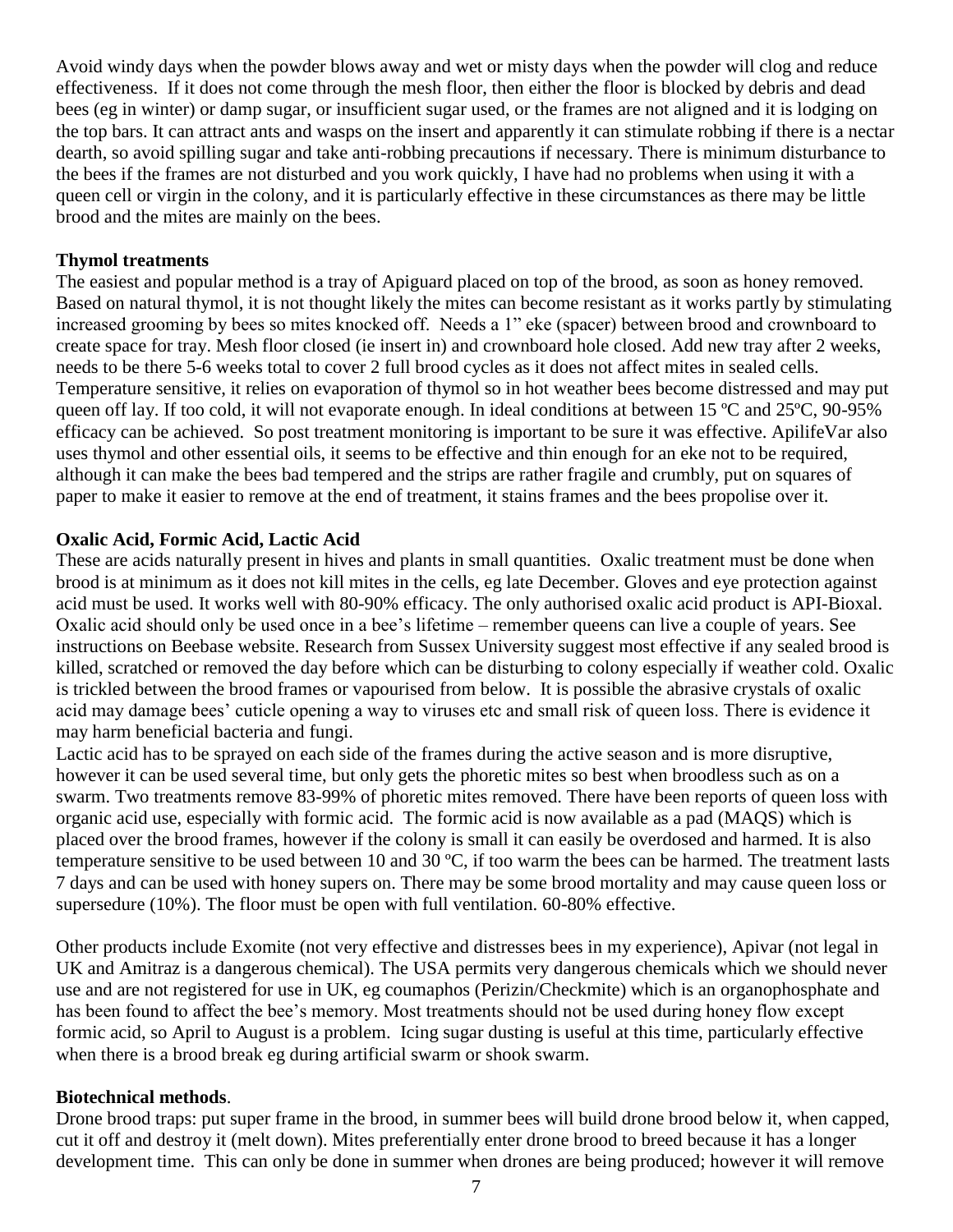drones essential for breeding, so people are going off this method. Up to 50% mite removal is possible. There are other more complex methods – Queen trapping (95% effective), artificial swarm, shook swarm etc which involve an extended break in the brood rearing (90% effective). All have drawbacks such as removing brood which might be needed for honey harvest and timing is critic, requiring finding queen etc, but at least do not require chemicals. See the Beebase leaflet Managing Varroa, for more details on these methods.

#### **Natural Selection and Non-chemical**

The best long term solution is to select bees resistant to mites and other diseases and those showing hygienic behaviour, ie they uncap and throw out diseased or infested pupae or groom the mites off, this applies to many brood diseases not just varroa. All beekeepers can do their bit by only rearing queens from their best, strongest, healthiest colonies. A total non-treatment approach (no hard or soft chemicals, organic acids, thymol, icing sugar, drone brood removal or brood break) could lose up to 90% of colonies and take 10 or more years to achieve results. Only suitable if apiary is isolated from other bees (3-5km) and have lots of colonies. Not suitable for inexperienced beginners with only a couple of colonies.

#### **DISEASES**

#### **Checking for diseases**

Before you can inspect for disease you need to be able to see the brood which means removing the bees on it. Remove the outer one or two frames with no brood on to give you space to move. Pick up the first frame with brood on, look for the queen, if she is there move her into a queen cage for safety with a few workers and put her in your pocket while you carry out the inspection. Take the frame, lower it half into the space created and give it a sharp downward shake. Most of the bees will fall off into the brood box. Inspect the frame thoroughly, replace it and move on to the next one. You should inspect most of the brood frames in this way. When you have finished don't forget to allow the queen to run in between two brood frames as you put the hive back together. If more than 20% of the cells in the brood area are empty then suspect some sort of disease.

#### **European Foulbrood (EFB)**

EFB is caused by the bacterium *Melissococcus plutonius.* The bacteria feed on food in the larval gut and starve the larvae. Larvae usually die before the cell is sealed. Affected larvae are seen in unnatural positions ("stomach ache'), colour changes from pearly white to cream and eventually dry to form a brown scale which is removable by the bees, resulting in uneven aged, patchy brood. In early stages, infected larvae have a melted appearance. Cell contents *do not rope.* **EFB is a notifiable disease.** If you think you have it you must contact your regional bee inspector, who will obtain confirmation using a lateral flow device, which can be purchased from bee suppliers. If confirmed, treatment with antibiotics by the BDO (Bee Disease Officer) may be used if the infection is light, a shook swarm method of treatment may be recommended, or destruction. The inspectors are very helpful and full of good advice. A shook swarm of the remaining colonies might be a good idea as the bacteria could be present with no symptoms. A standstill order will apply, preventing movement of colonies and equipment until the all clear is given.

#### **American Foulbrood (AFB)**

AFB is caused by the spore forming bacterium *Paenibacillus larvae .* The spores, which can survive for decades, contaminating the brood food, develop into bacteria that penetrate the gut wall and multiply in the larval body tissues. The larvae usually die from "blood poisoning" after the cell is sealed. The brood has a patchy "pepper pot" appearance with lots of spaces where diseased larvae have died. Cappings may appear moist, sunken and perforated. Initially the dead larvae are slimy then dry to form brown scales, which can be seen if the comb is tilted to the light. The scales are difficult to remove and are highly infective – spores have been known to be viable after many years. Diagnosis can be confirmed by the 'ropiness test': a matchstick is inserted into a suspect cell, twisted and withdrawn slowly. If AFB is present the larval remains will be drawn out as a brown mucus thread. **AFB is a notifiable disease** – the BDO will arrange for bacteriological confirmation. A standstill order will be put in place. If confirmed, the BDO will supervise the burning of bees and combs and the sterilization of the hive*.* Bee Disease Insurance (BDI), through BBKA membership, provides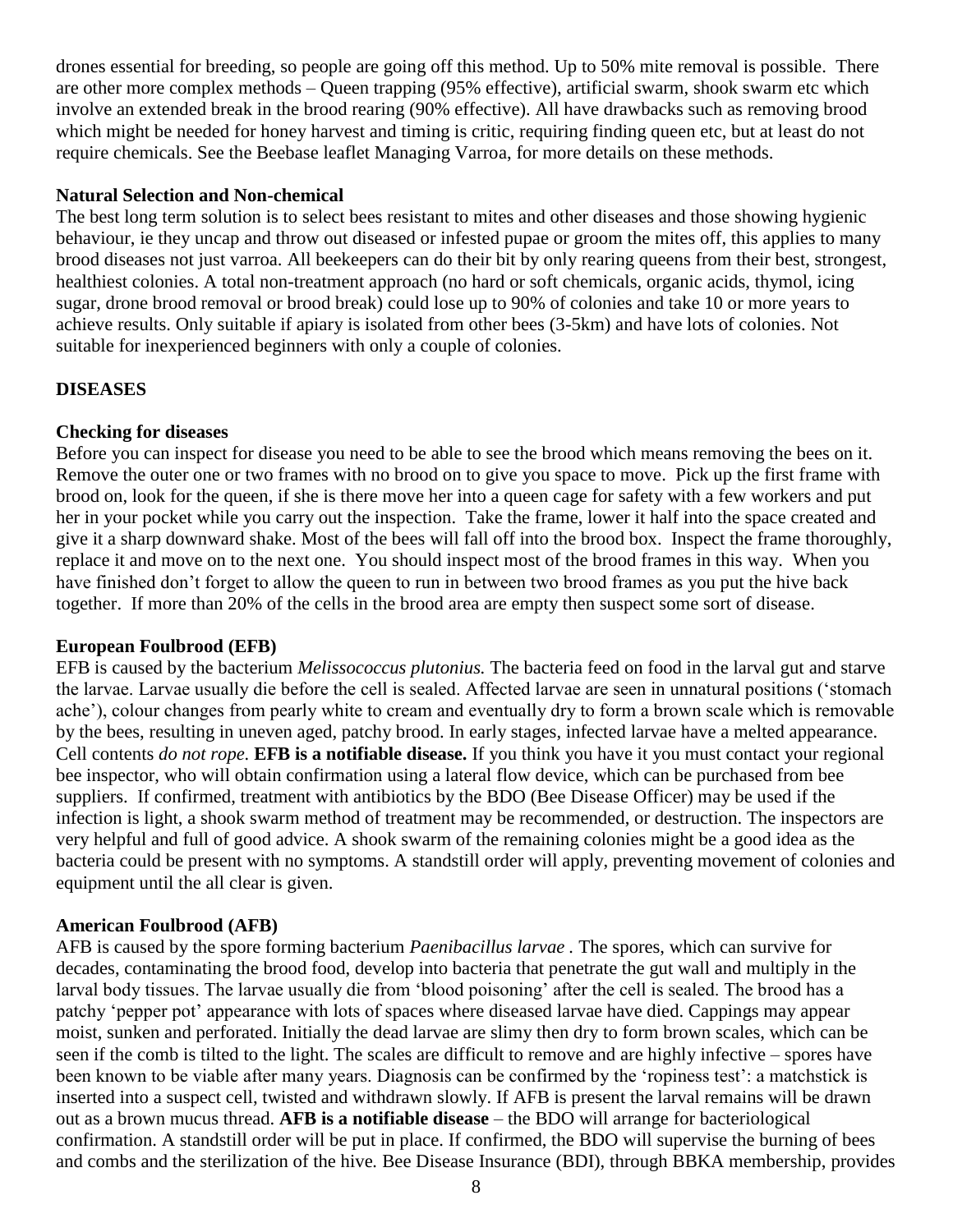compensation for destroyed frames. Do not feed foreign honey to your bees or honey of unknown origin, which may contain AFB spores. Swarms, drifting and robbing may bring AFB. You are not allowed to treat AFB with antibiotics. See Beebase website, leaflets: Foulbrood disease: recognition and control, for more detail.

# **Chalkbrood**

This is caused by the fungus *Ascosphaera apis*, is widespread and found in seemingly unaffected colonies, it often appears in the spring in expanding colonies when the adult population is at its lowest. The trigger is not completely understood, however optimal growth of chalkbrood occurs when the brood is chilled below 30ºC even for a short time and high carbon dioxide levels in the brood nest (and high humidity (87% RH) may have a small effect), such as may occur if there are insufficient bees to keep brood warm enough or to ventilate the colony of excess carbon dioxide (mesh floor helps here), and deficiencies of pollen are possible factors. It may also be genetic, in which case re-queening may help. The fungal spores are ingested by the larvae and germinate in the gut when the brood is chilled. Strands of fungus invade the larval tissue and the larva dies, frequently after the cell has been capped. The dead larva is chalky white at first, often with a yellow centre, and becomes very hard and loose in the cell (*mummies).* Additional black/grey spores may develop on the surface. Mummies are removed by house bees and can be seen outside the hive or on the insert. Chalkbrood mummies should not be confused with discarded mouldy pollen, which has coloured layers**.** Combs can be sterilized using acetic acid fumigation. As chalkbrood spores can survive 15 years, a colony with it would benefit from a shook swarm onto clean foundation and box. Avoid swapping equipment and frames between colonies and avoid manipulations causing chilling eg overwintering with empty supers, inappropriate spreading of brood. Adding insulation over the crownboard for winter might help reduce it, especially with small colonies. It is associated with Nosema (see under Nosema) and similar stressors promote outbreaks.

#### **Stone brood**

Stone brood is a fungus *Aspergillus flavus*, and *A. fumigatus.* Fortunately rare, it looks rather like chalkbrood, except the mummies are yellow/green or brown/green. Brood and adults are affected. It can cause respiratory problems in humans and birds.

# **Baldbrood**

More than one cause; often the result of wax moth larva chewing cappings, this does not seem to affect bees, if you see a silken tunnel prod it with a hive tool and kill the emerging wax moth larva. However it may also be genetically based. When there are raised edges of cells, this could be a result of bees detecting a varroa infestation so they do not finish capping them.

#### **Nosema**

*[Nosema apis](http://en.wikipedia.org/wiki/Nosema_apis)* is a [microsporidian](http://en.wikipedia.org/wiki/Microsporidian) that invades the intestinal tracts of adult bees and causes nosema disease ("spring dwindling"). Nosema is also associated with [Black Queen Cell Virus.](http://en.wikipedia.org/w/index.php?title=BQCV&action=edit&redlink=1) It can be picked up when bees visit flowers previously visited by infected bees, Nosema is treated by shaking the colony onto clean frames and boxes. Beekeepers used to treat a hive with [antibiotics,](http://en.wikipedia.org/wiki/Antibiotic) eg Fumidil B, but this treatment was withdrawn in 2011. Nosema can also be minimized by removing much of the honey from the beehive then feeding the bees on sugar syrup in the late autumn. Sugar syrup made from refined sugar has lower particle content than flower nectar which contains pollen, reducing the risk of dysentery.

In 1996, a similar type of organism to *Nosema apis* was discovered on the Asian honeybee *[Apis cerana](http://en.wikipedia.org/wiki/Apis_cerana)*; called *[Nosema ceranae](http://en.wikipedia.org/wiki/Nosema_ceranae)*. This parasite also infects the Western honeybee and has few symptoms but kills bees in a month or two and may be the cause of sudden unexplained colony loss. It is associated with other stress related diseases eg chalkbrood, and viruses. Spores can survive 2 years in faeces and up to 5 yrs in dead bees.

Acetic acid will sterilize supers used on the colony, a shook swarm and feed of pollen substitute may bring an ailing colony round. If the colony is weak a Bailey Comb change would be better. Some herbal supplements claimed to help prevent it eg Nozevit, Vita Green. Hygiene and regular comb change is the best prevention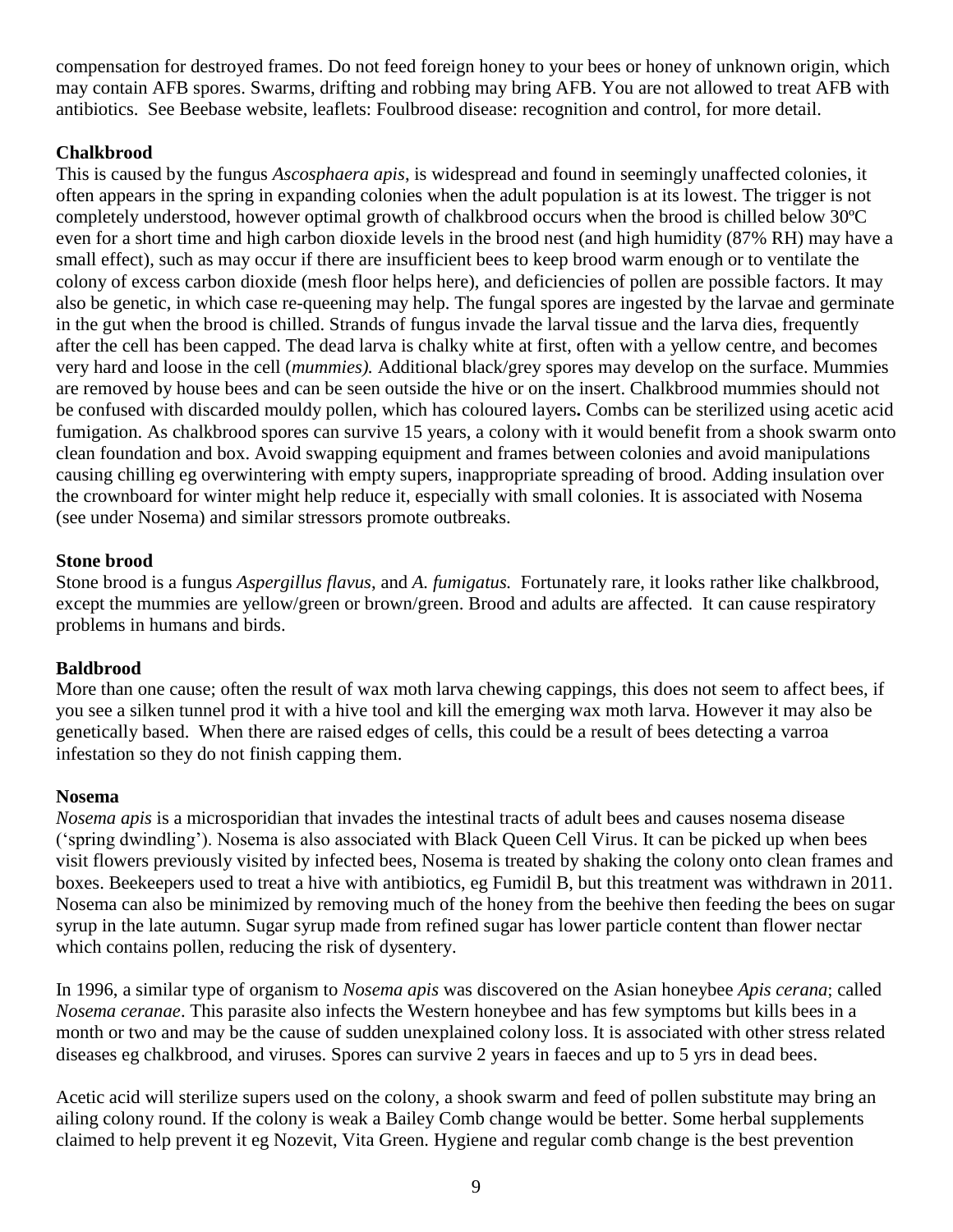Stressors promoting Nosema include moving bees, confining, small mating nuclei, periods of Queenlessness, poor nutrition, high density of hives in area, poor seasons, wet, damp, cold etc. Rural bees may be under less pressure from pathogens, especially Nosema, and live longer, possibly because urban sites are warmer and more crowded, allowing easier disease exchange.

# **Viruses**

Acute Bee [Paralysis Virus \(ABPV or APV\)](http://en.wikipedia.org/wiki/Diseases_of_the_honey_bee#Acute_bee_paralysis_virus_.28ABPV.29_or_.28APV.29) [Israel Acute Paralysis Virus \(IAPV\)](http://en.wikipedia.org/wiki/Diseases_of_the_honey_bee#Israel_acute_paralysis_virus_.28IAPV.29) – linked with CCD [Chronic Bee Paralysis Virus \(CBPV](http://en.wikipedia.org/wiki/Diseases_of_the_honey_bee#Chronic_Paralysis_Virus_.5BCPV.5D) or CPV) [Kashmir Bee Virus \(KBV\)](http://en.wikipedia.org/wiki/Diseases_of_the_honey_bee#Kashmir_bee_virus_.28KBV.29) [Black Queen Cell Virus \(BQCV\)](http://en.wikipedia.org/wiki/Diseases_of_the_honey_bee#Black_Queen_Cell_Virus_.28BQCV.29) [Cloudy Wing Virus \(CWV\)](http://en.wikipedia.org/wiki/Diseases_of_the_honey_bee#Cloudy_Wing_Virus_.28CWV.29) [Deformed Wing Virus \(DWV\)](http://en.wikipedia.org/wiki/Diseases_of_the_honey_bee#Deformed_Wing_Virus_.28DWV.29) [Sacbrood Virus \(SBV\)](http://en.wikipedia.org/wiki/Diseases_of_the_honey_bee#Sacbrood_virus_.28SBV.29) [Kakugo Virus \(KV\)](http://en.wikipedia.org/wiki/Diseases_of_the_honey_bee#Kakugo_virus_.28KV.29) Varroa Destructor Virus 1

The CBPV and Deformed Wing Virus are becoming more common and can cause colony decline and loss.. Along with Sacbrood and BQCV they are the only ones with recognizable symptoms.

**CBPV** - Lack of coordination, trembling, cannot fly, crawling, dark, hairless, nibbled, refused entrance by guard bees, dead outside, paralysed on top bars, K wing. Trembling seen in bees after 5-6 days, die in about 10 days.

**DWV** - Crumpled wings and smaller when transmitted to pupa by varroa. Bees infected as adults show no outward sign but have impaired learning, reduced immune responses and die in about 12 days. Associated with winter mortality. BQCV and DWV are present in over 80% of US colonies tested. DWV is the virus most likely to be linked with winter mortality. In 2015 some bees were found to have a non-lethal strain B of DWV which is preventing the more virulent strain A from getting a hold and the bees have survived without treatment for a number of years. See more on the Swindon Honeybee Conservation Group website. Exciting news! **BQCV** - Queen pupae die with symptoms similar to Sacbrood, and the queen cell may become dark, the contents black. Larvae more susceptible when blossom (esp almond, grapes and top fruit) is sprayed with pesticide enhancer Sylgard 307.

Confinement and overcrowding damages the cuticle allowing virus transmission. Too many colonies for the available forage leads to nutritional stress and lowered immunity. There is as yet little information on how long they can survive off a bee, but some viruses are spread by feeding, trophallaxis and it is spread via faeces, so hygiene and regular comb changes will help reduce viruses.

Varroa is important for the spread of several of these viruses eg DWV, BQCV, KBV, ABPV, SBPV so controlling varroa is essential. If badly affected the best course of action is to kill the bees and disinfecting the hive. Bumblebees are now also catching DWV and *N. ceranae*; this is most likely to be from flowers visited by honeybees. Local strains of honeybee have been found to be better adapted to their local strains of virus, so it is best not to import foreign strains of bee.

# **Sacbrood**

Is a virus which affects brood, with symptoms being dead larvae in fluid filled skins and perforated cappings, transmitted by nurse bees and beekeepers swapping equipment between hives, drifting and robbing. Not usually common but very common in 2015, transitory in early summer, not virulent, can re-use combs after a few months when it becomes non-infective. No recognised treatment but shook swarm or requeen if bad, but this is not always effective, best to destroy affected comb. Spread by robbing, drifting, beekeeper using infected equipment. Nurse bees can contract is when cleaning out the dead larvae and then feeding other larvae. It can reduce their foraging days to a third and affect their ability to regulate temperature, they die young. It can be seen in collapsing colonies.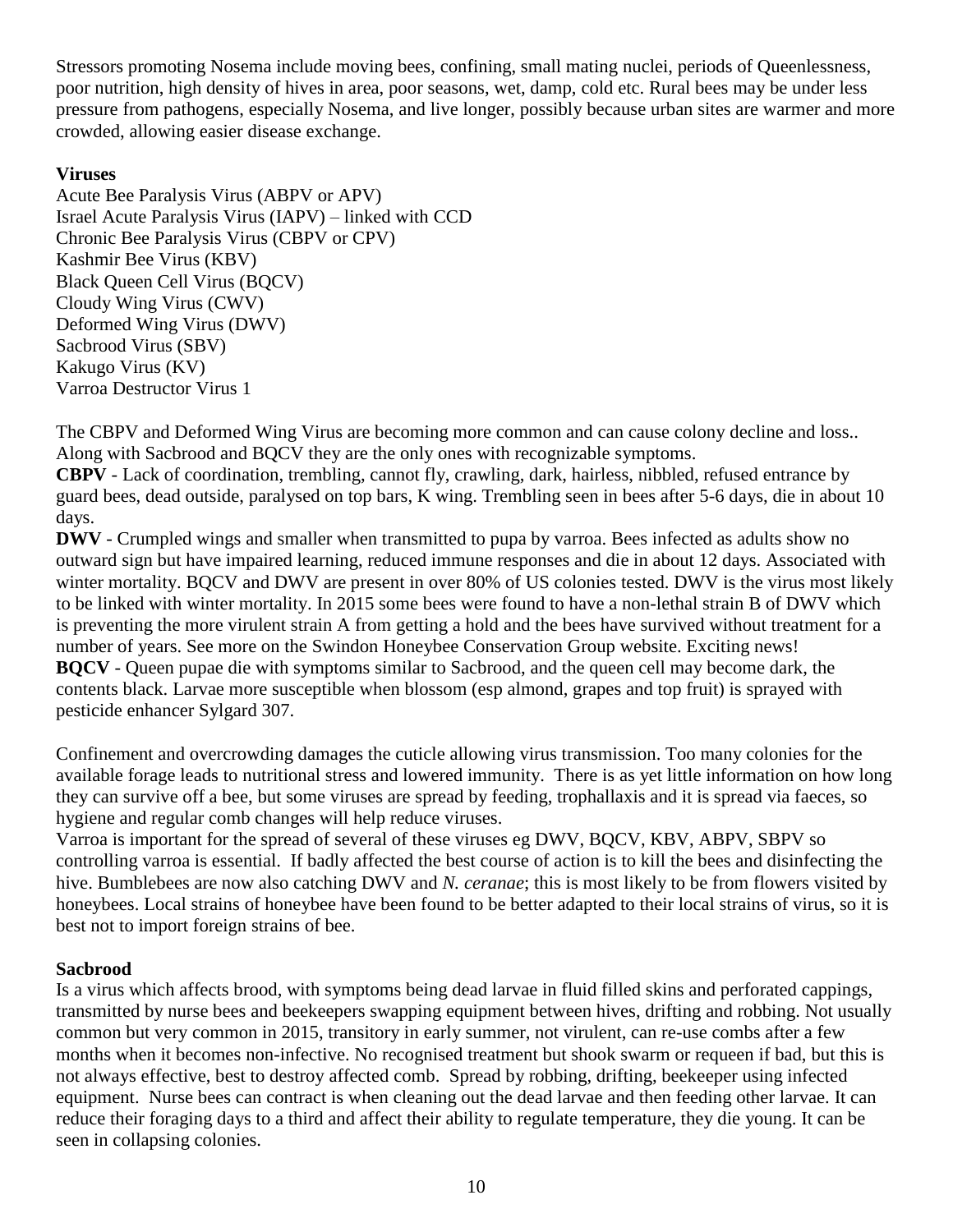# **Amoeba**

Amoeba may be the cause of Spring dwindling and dysentery. The organism is spread via faeces and results in a shortened lifespan. There are no outward symptoms but cysts may be seen at x400 under the microscope. There is no medication, but putting them on clean comb, sterilizing equipment and fumigating comb with acetic acid should help. Avoid exchanging comb, robbing, drifting etc.

# **Dysentery**

Dysentery is not a disease as such but may be a symptom of several different diseases such as Amoeba, Chronic Bee Paralysis Virus, Nosema apis, poisoning, late feeding in autumn, granulated, fermented or under-ripe honey, impurities in stores, heather honey, a hard winter or wet summer so bees are confined indoors while active or when moving hives and they defecate in the hive, or around entrance. The dark brown dysentery is more worrying than yellow or orange spots. The dark brown dysentery is more worrying than yellow or orange spots. Treatment - change comb (faeces spread viruses), feed clean syrup.

# **Ways to prevent the spread of brood disease**

- Recognise healthy brood
- Be familiar with signs of brood disease
- Keep varroa levels low
- Sterilize gloves between colonies and between apiaries
- Regularly wash bee suit, hive tool, cover cloths, boots etc  $\bullet$
- Avoid squashing bees; use gentle management  $\bullet$
- Avoid stress to bees, eg pollen shortage, moving  $\bullet$
- Never transfer comb between colonies without checking for disease  $\bullet$
- Never bring in equipment or bees to apiary unless sure they are OK
- Never buy old comb
- Regularly replace old brood comb by artificial swarm, shook swarm or Bailey exchange  $\bullet$
- Regularly sterilize boxes by flame, never re-use on another colony without disinfecting  $\bullet$
- Fumigate supers and any stored comb with acetic acid  $\bullet$
- Control robbing, cover boxes, don't leave comb or honey around
- Never feed honey from another source
- Control drifting  $\bullet$
- Control overcrowding in colony and in apiary
- Inspect colonies at least in spring and autumn for brood disease  $\bullet$
- If colony not thriving; suspect it and inspect it
- Cull badly affected colonies and disinfect the equipment  $\bullet$
- If colony dies seal it up immediately  $\bullet$
- Be suspicious of stray swarms, quarantine them if possible  $\bullet$
- Each colony should have its own marked supers  $\bullet$

# <http://www.msbain.co.uk/elbka/Diseases/Bee%20Diseases%20front.htm>

Wikipedia website is quite good – Diseases of the honey bee [http://www.brightonlewesbeekeepers.co.uk](http://www.brightonlewesbeekeepers.co.uk/index.php?option=com_content&view=article&id=87&Itemid=70) Information sheets page for table of symptoms and diseases.

# **Killing a colony**

If the colony has bad virus, chalkbrood, Nosema, or is too aggressive to approach or remains small and never builds up it is probably best in the long term to destroy the colony straight away rather than risk spreading the disease or maintaining the susceptible genes in the population. If the colony is not too aggressive and there is honey you wish to rescue then shake/brush the bees off each frame into a large bucket of water with detergent in. They will drown very quickly. It is time consuming as the flying bees will be in the air and will keep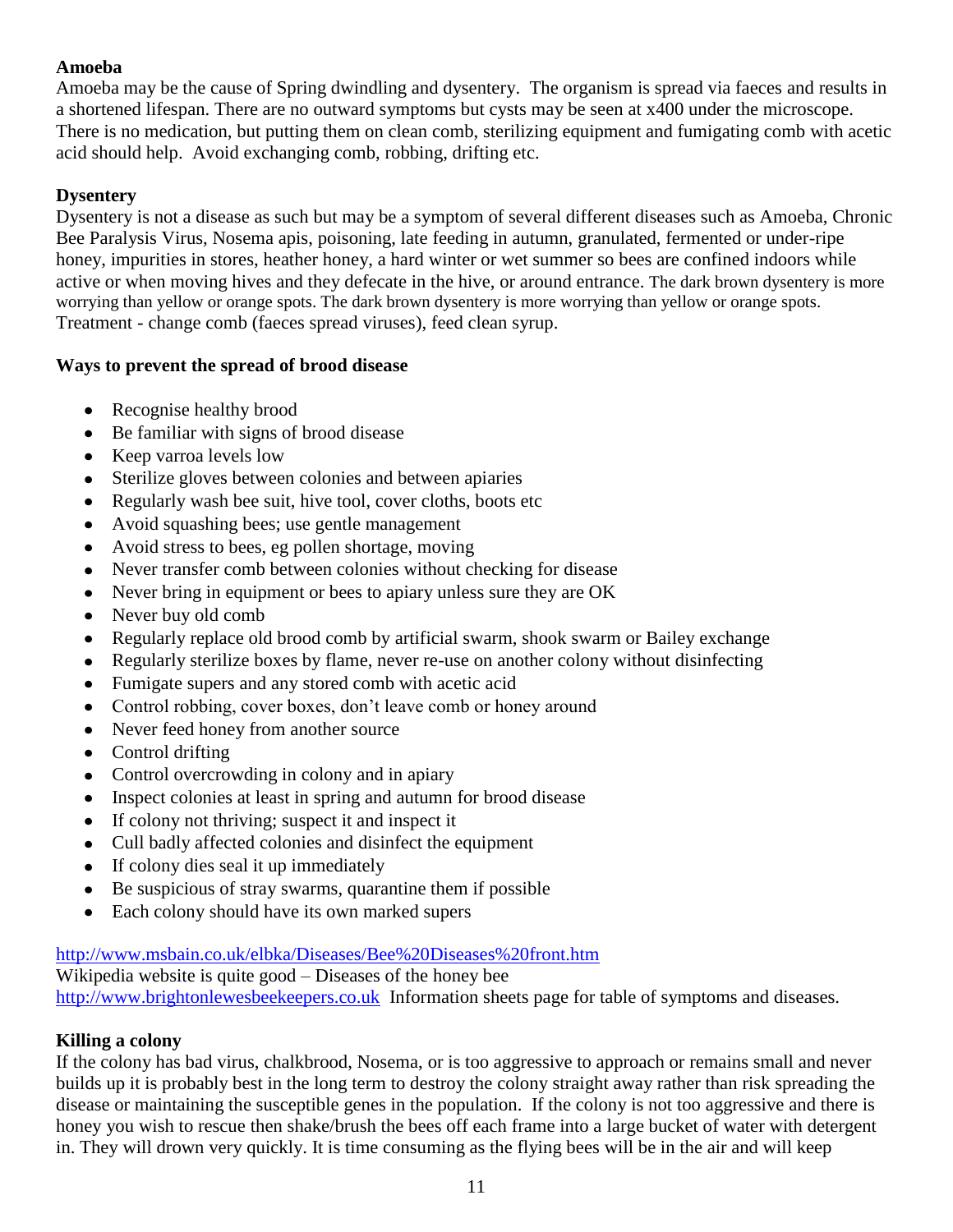returning to the colony. You need to get all of them if it is because of disease as any survivors will join neighbouring colonies. If the disease is really bad or they are very aggressive and it is imperative you kill them all, close up the entrance after they return at dusk, put the underfloor insert in and pour a cup of petrol in the crownboard hole and shut it up. You will not be able to salvage any honey or wax, and the frames will probably have to be burnt – with care! I have tried Acetic acid, so some wax and frames could be recycled, but it took 2 days before they all died, probably a lot of acid is required.

If it is EFB or AFB you will have to take the advice of the Bee Inspector for these notifiable diseases.

# **PESTS**

Wax Moth species; lesser and greater – pest in stored comb, especially dark brood comb (more protein there) which they can destroy. Small colonies can suffer from them, also they damage woodwork when pupating. A strong colony will keep them down. They often pupate round edges of old frames in hive. Watch for larvae when examining bees, and their droppings on the underfloor insert. Acetic acid treat stored comb or freeze for a week. Strip down frames for recycling promptly, to avoid moths hatching. The larvae may cause 'bald brood' by chewing off the cappings exposing the pupae, usually in a line.

**Woodpeckers** will peck holes in brood boxes in winter and eat the brood and bees, once they learn they will teach their offspring. When equipment is damaged, holes let in mice etc and can cause loss of colony. Use wire netting round hive in winter, repair any holes promptly using wood, wood filler etc.

**Mice** in winter, they damage comb, bees hate urine smell, use mouseguard, or use an entrance slot of 8-9mm high; average mouse skull is about 11.5mm high. Alternatively nail frame pins at 9mm apart in the entrance block. The circular mouseguard holes tend to knock off pollen loads and makes it difficult for bees to remove dead bees through and can lead to a trapped colony, so the lower entrance or one with pins is probably better for the bees. They can also mess up the varroa monitoring by living on the insert. **Pygmy shrews** can eat bees on the outside of a cluster, decapitating them; use 6mm entrance block.

**Wasps** and hornets can be a huge nuisance in late summer, angering the bees; they can also rob out small colonies and nuclei and kill them. Put wasp traps out from June and traps from in early March should catch the queens emerging from hibernation (see details of Asian Hornet Trap below for bait).

**Asian Hornet** (*Vespa velutina*) Has been in N France for a few years and on 21st September 2016 was found in Gloucestershire. They attack colonies in a coordinated way and kill them. The native European hornet (*Vespa crabro*) also takes bees and can affect population of nucs and apidea and even kill them completely but is not as serious as the Asian. Put traps up in early March to catch queens. See Asian Hornet trap on: <http://www.nationalbeeunit.com/index.cfm?pageid=167>

An entrance height of 5.5mm will exclude the Asian Hornet.

**Ants** get into feeders and eat syrup and get onto the crownboard and annoy bees, in wet summers they may move nest and eggs under hive roof where it is warm and dry. Apparently ants do not like cinnamon sticks, alternatively use water or oil or petroleum jelly barriers round hive legs, but bees might get stuck too. Ants can infest stored supers especially if stored wet.

**Small Hive Beetle** not yet in UK but was found in SW Italy in September 2014 and again in September 2015. It is devastating in USA, so do not import bees, we don"t want it here. A notifiable pest.

**Tropilaelaps** mite, not yet in UK, smaller than varroa and more troublesome, but may be susceptible to winter cold and brood breaks. Notifiable pest: call Bee Inspector if suspected and collect samples.

Minor pests include Bluetits which tap at the entrance and take emerging bees, also spiders, toads, beekeepers. Woodlice, earwigs and slugs may be found under roofs.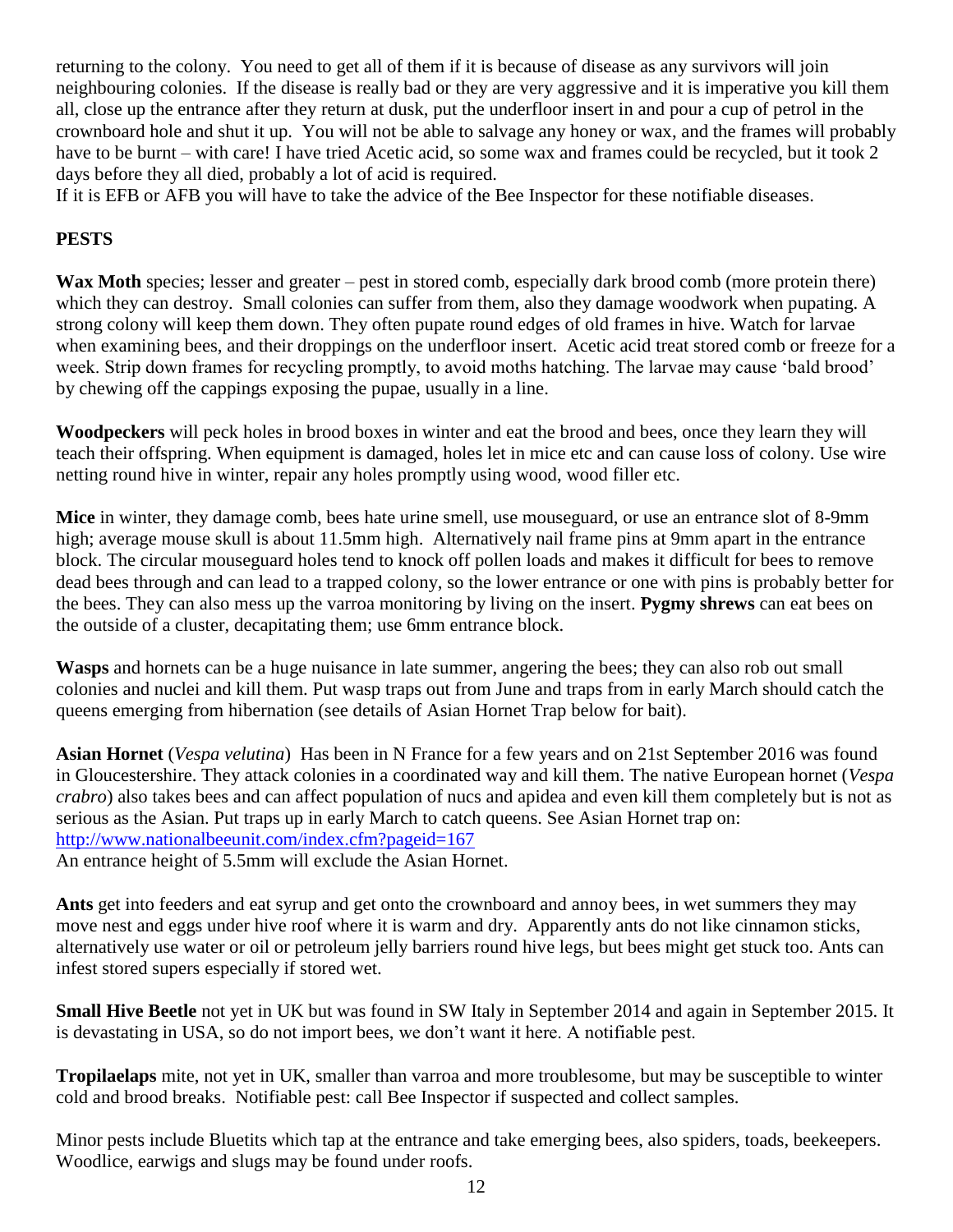# **PESTICIDES**

More incidents are reported from inappropriate killing of bees in cavity walls etc, than mass killings from farm sprays in UK. Any bee destruction should have the access hole sealed to prevent other bees robbing poisoned honey and taking it back to their hives. Inform your local farmer of the presence of your bees and ask to be informed when he is spraying so you can shut up the bees by putting foam in the entrance the night before spraying, or move them away. The high profile of bees hopefully has made farmers more sympathetic now; it used to be a big problem. From summer 2016 a Spray Liaison scheme has been set up, see BBKA website.

Since the determination of the honeybee genome it has been found that bees are markedly deficient in the number of genes encoding detoxification enzymes and so are more vulnerable to pesticides etc. than other insects. In the United States bees are frequently killed by inappropriate aerial pesticide sprays. The big multinational chemical companies manufacturing these pesticides (Bayer, Syngenta etc) make billions on their sales and are understandably slow to admit their products might be the cause of any bee problems and their power gives them influence in high places. In early 2013 the EU EFSA declared there was enough scientific evidence for a precautionary ban on seed treatments using three Neonicotinoid pesticides (neonics) while more tests are done, but the UK government blocked this proposal to the disappointment of beekeepers, although later caved in under pressure but only for 2 years. Neonicotinoid survival in soil for at least 3 years means improvement is unlikely with only a 2 year ban which was due to be lifted in December 2015. But extended by the EU until end 2017, and an appeal by the NFU was rejected.

Beekeepers are becoming increasingly concerned about the sub lethal affects pesticides may be having on our bees and their link with the problems we are facing. Pesticides can weaken the colony by killing or otherwise affecting the foragers, altering the population balance, reducing adult bee longevity, having adverse effects upon the queen, brood, or nurse bees, reducing drone fertility, or by affecting bee behaviour. In addition, they could react synergistically with other toxins, fungicides, beekeeper-applied miticides, to suppress the bee immune response to pathogens. Any of these could conceivably result in colony dwindling, mortality, or collapse. Every month further scientific research is published with evidence that Neonicotinoids and other pesticides are doing just that. They survive several years in soil, contaminating the following crops; get into the water drops produced by plant leaves (guttation). Honeybees, bumblebees and solitary bees exposed to neonics experience problems with flying, navigation, reduced taste sensitivity, slower learning, impaired memory, reduced food collection and consumption, queen failure and reduced worker and brood survival, of honey bees, bumble bees and solitary bees. In combination neonicotinoids and coumaphos (an organophosphate mite treatment not permitted in UK) cause bees to suffer memory loss and learning reduction. Colonies exposed to Imidacloprid (a Neonicotinoid) or to Chlorpyrifos exhibit winter mortality, Imidacloprid also results in increased Nosema infection and reduced colony immunity. Honeybees and bumblebees have been found to become addicted to the nicotine-like compounds in neonicotinoids and return for more. More neonics (97%) are brought back to the hive from the field margin flowers than from the crop itself. There is evidence of increased population extinction rates of solitary bee species using oilseed rape in response to neonicotinoid seed treatment use on oilseed rape.

Testing samples from hives (wax, bees, pollen etc) in USA found pesticides in 91% with up to 39 different pesticides per sample (total pesticides 132), with potentially worrying synergistic effects. Some of these were in-hive miticides such as coumaphos and fluvalinate, emphasising the importance of using naturally occurring varroa treatments such as the organic acids and thymol rather than hard chemicals.

Symptoms of acute poisoning include:

- Sudden large numbers of dead bees outside the hive, possibly with extended proboscis,
- Regurgitating nectar,
- K wing, paralysis, abnormal behaviour,
- Bees crawling, trembling, spinning round (symptoms like CBPV).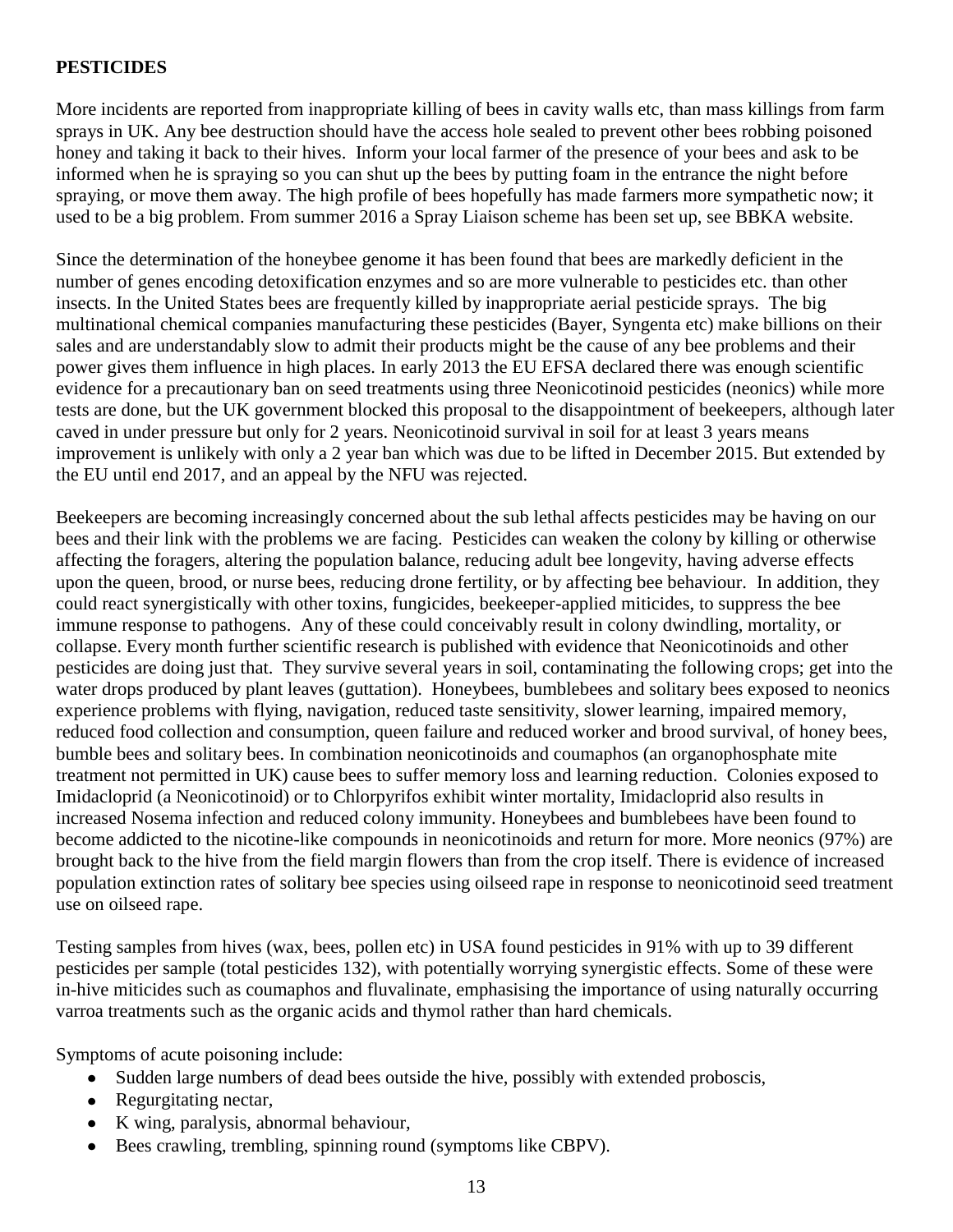- Loss of foragers will result in neglected brood.
- Contaminated foragers with abnormal behaviour will be repelled by guards.
- Most of colonies in an apiary will be affected and they may have a bad temper.

Symptoms of chronic, sub-lethal poisoning are less obvious but include:

- Higher mortality of adult and brood
- Delayed mortality (like CCD)
- Reduced homing ability
- Reduced foraging especially pollen
- Increased queen supersedure
- Synergistic effects with Nosema etc
- Greater susceptibility to Nosema etc
- Impaired memory and learning deficit
- Reduced drone fertility  $\bullet$

To prevent this happening, let local farmers know you have bees nearby. Become familiar with pesticides likely to be used and levels of toxicity and application method; for example if the weather is cold when sprayed, it will not dry and the next day may lift and drift if warmer. Dusts are very hazardous and prone to drifting. If moving bees to a crop make sure the farmer knows what is unsafe for bees, advise of spray drift etc. Do not use banned or unauthorised miticides or acaricides in the hives and follow bee treatment recommendations. Have a "safe" apiary over 3 miles away to move them too if necessary before spraying commences. Close up hives the night before, give them extra space (a super) ventilation, water and shade if closed up all day. If the bees are already out foraging when you learn of spraying, cover the entrance with straw or grass; the bees will fuss around it and will not go out to do much foraging.

If the bees have been contaminated, move hives away from sprayed area, remove excess supers containing contaminated nectar. Because of the loss of foragers you may need to feed colonies inside hive with 1:1 syrup. Be prepared to manage the colonies for queen failure or supersedure but do not requeen until the chemical is considered no longer active. Replace contaminated frames and in extreme cases shake bees into new clean equipment. Add frames of sealed brood from healthy hives if required. Take 3 samples of bees, each 300 bees and report with full details (weather, numbers of dead, pollen samples, map, date, crop etc) and photos to BBKA, National Bee unit, Wildlife Incident Investigation Scheme.

# **OTHER PROBLEMS**

**Mould** – store supers dry (bees allowed to lick them dry after honey extraction) in cool dry place. If outer frames of small colony become mouldy over winter, recycle them as bees will not use them. Mouldy pollen is sometimes removed by bees and look a little like chalkbrood mummies. Replace with clean frames.

**Queen loss** – results in emergency cells. Queen loss may be caused by poor beekeeper handling when queen is squashed or damaged and bees reject her; varroa treatments eg formic acid or disease. Viruses can kill a queen if she is damaged by varroa. If bees make swarm preparations and the beekeeper removes queen cells, it will not prevent them from swarming and may leave no means of replacing the queen if/when they do swarm. If after a swarm or artificial swarm the virgin does not hatch (due to disease) or does not return from her mating flight then the colony has no means of replacing her and becomes hopelessly queenless. The old queen is often replaced in autumn if they have swarmed; if these supersedure cells are not recognized but removed by mistake the colony may become queenless. High disease load eg parasitic mite syndrome or CBPV may lead to loss of queen and replacement queen cells may be affected by virus eg BQCV. Poor weather may lead to a badly mated queen and the bees may try to replace a newly mated virgin a week later. If there is no queen, the bees may "roar" for a bit after being inspected. Sometime weather or starvation puts queen off lay so no brood – feed.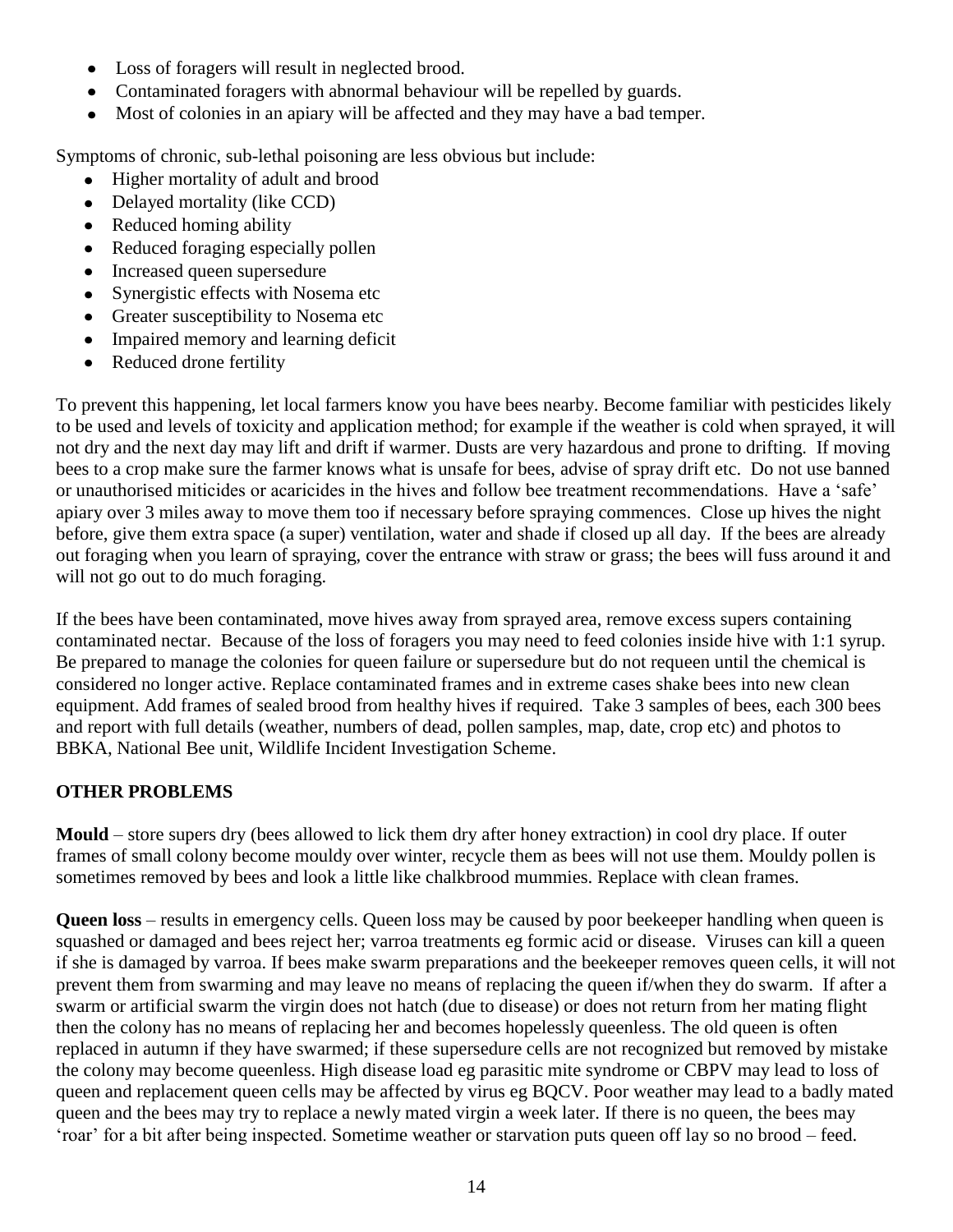**Queen rearing problems** – frequent supersedure of young queens (possibly due to pesticides or disease), if late in the year when few drones are around and weather not good, this results in poor mating. Poor mating may also be due to poor quality drones possibly affected by buildup of chemicals in environment, or not enough drones. Poor mating often happens in periods of bad weather and possibly when Nosema is present. If poorly mated, the queen may become a drone laying queen, or the bees may try to replace her quickly. If an unrelated or foreign strain of queen is introduced the pheromone "language" problem may cause the bees to replace her with one of their own emergency queens. Virgin queens seem to mate faster in small colonies and mating nuclei than large colonies, which may take 3-4 weeks. If all the brood has hatched, and still no new eggs, give them a frame with eggs from another colony to prevent laying workers.

**Drone laying queen** – If the colony has more drone brood than expected for the time of year with one egg per cell in organised pattern with queen present; it may indicate a failing queen, or if only drone brood seen then a new queen may not have mated, the colony becomes smaller and workers older. Replace queen asap, if necessary give a frame of worker brood from a good colony to increase nurse bee numbers, remove any frames distorted with drone cells, or the replacement queen will lay drone eggs in them. The drone brood may be neglected by the depressed, aging workers and chill and die. Drones will be stunted. Look out for it at start of year if a late supersedure queen failed to mate properly.

**Drone laying workers** – Drone brood with multiple eggs per cell. Both queen and brood pheromones inhibit laying in workers; the loss of queen with no brood present may lead to laying workers. Cannot cure or merge as they will not accept a new queen. Move hive some distance away and when useful flying workers have joined nearby colonies then kill off the workers left in the hive (which will include the laying workers) using soapy water. If, as some books suggest, you shake them off in front of another hive, there is a strong chance they will kill the queen of the colony they join. If you shake them onto a sheet, the laying workers are quite able to fly to so problem not solved that way. Laying workers can develop in as little as a week after the last brood has hatched following queen loss. Prevent this condition by adding a frame of brood to queenless colony to keep them going until a queen can be found.

**Larvae and pupae thrown out of entrance** – Usually drone brood first; suspect disease, chilling, starvation or reduced worker population for some reason, eg pesticides. Adult drones are normally thrown out by the workers in autumn.

**Chilled brood** – especially small colonies or declining colonies; in a cold spring when adult numbers low, or manipulations causing removal of bees eg splitting colony or artificial swarms; starvation, or inappropriate spreading of brood; may cause brood to die from neglect. Usually seen on outside of brood nest first and drone brood, killing all stages; brood turns grey then black. Capped brood may be perforated as bees try to clean it out, and larvae and pupae may be seen thrown out in front of hive. Not infectious but can look like EFB. Avoid manipulations removing bees in cold weather and take care against spreading the brood or having small hives open too long. If it is a small colony, consider putting insulation on top.

**Starvation** - caused by poor beekeeping not checking they have enough stores in autumn or in 'June gap', taking off too much honey, poor or erratic weather conditions, long cold spell when cluster unable to move to new stores, or colony too small (isolation starvation). If still alive, spray bees with warm 1:1 syrup and feed.

**Inadequate protein sources** - not enough pollen variation to satisfy protein requirements. Colonies become weak and susceptible to diseases. More likely in spring and autumn, if recognised feed pollen substitute. Not a clear or obvious problem in southern England, but possible where many acres of monoculture are grown.

**Small Colonies - s**ometimes, as a result of disease over winter for example, or a long brood break, the population can fall to a couple of seams. Below this critical mass they cannot maintain brood temperature and will rapidly dwindle further. This number of bees is OK in an insulated polystyrene mini hive but not a standard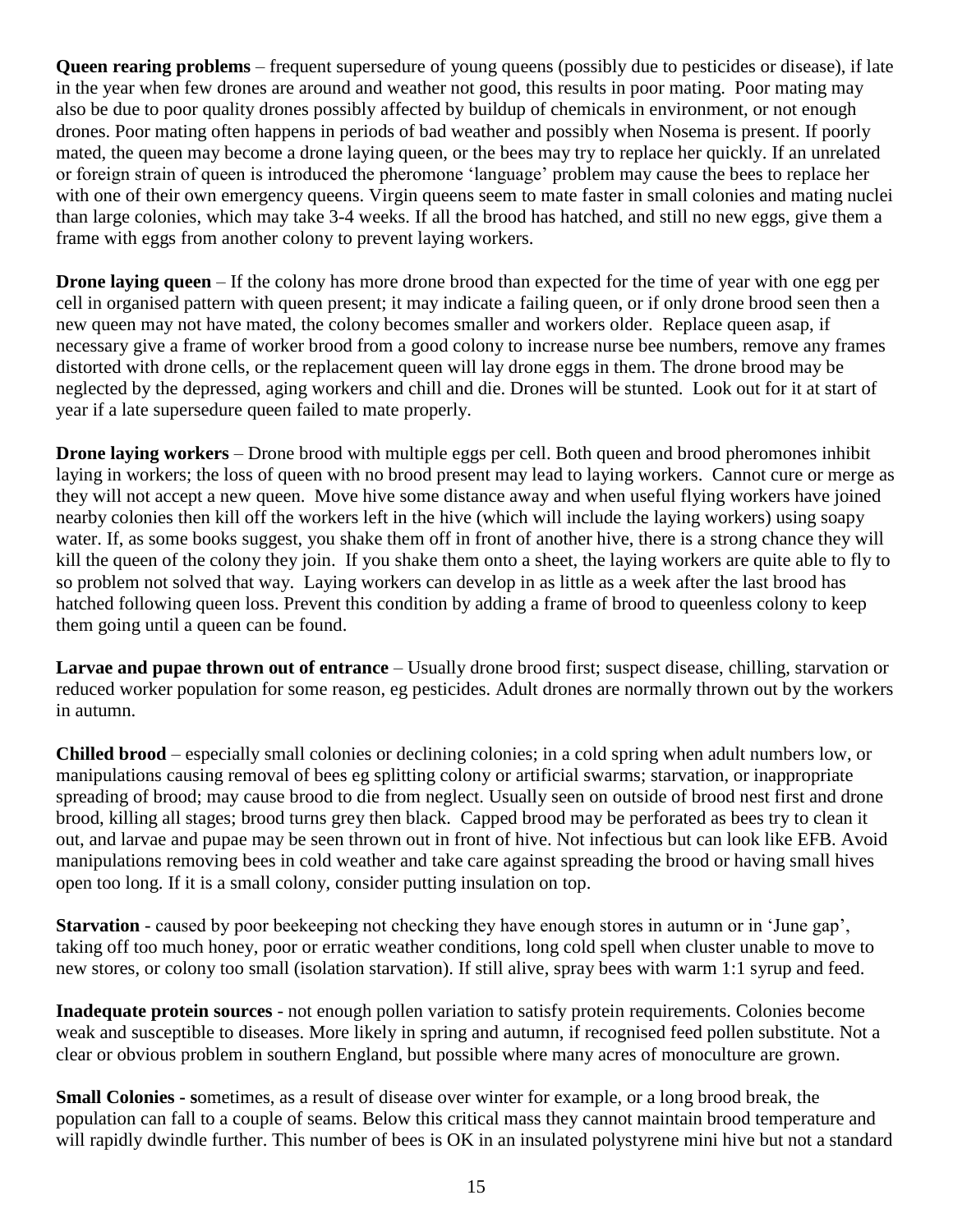hive unless insulated dummy boards are provided either side. If decline due to serious disease then cull, otherwise if queenright, provide insulation and food.

**Aggressive colonies** – Can be caused by many things, see Personal Health and Safety section, also genetics, being robbed or disturbed (mice, wasps, large mammals), shade, drips from trees, bad handling, too much smoke, powerlines(?), starvation, pesticides and disease, weather. Association between aggression and disease resistance but no link found with honey crop. Try to determine cause and rectify, if it persists then requeen. Inspect aggressive colonies last as can upset the rest from the pheromones emitted. Wash gloves and suit.

**Theft** – increasing problem with high value of hives and bees. Mark or brand equipment and keep hives out of sight.

**Climate change and weather** – wet, windy, cold summers can lead to poor or failed mating of queens, inability to forage leading to starvation. If confined in hive this spreads viruses, nosema and acarine. There will be a reduced honey crop. If winters are warmer, certain pathogens previously killed by frosts may thrive. Synchronisation between other pollinators and their favoured plant flowering period becomes de-synchronised. Different honey bee races may alter distribution due to warming and come in contact with and exchange novel strains of pathogen not previously exposed to with neighbouring strains of bee.

# **Winter Losses**

In winter 2014/15 the average UK winter losses were 14.5%. Winter 2015/16 losses were 16.7% ranging from a low in the north of 11% to 23.4% in the SE). In recent years the peak losses were in the very cold winter of 2012/13 with about 34% losses, to lowest in 2013/14 of 9.6%. In cold winters those colonies with high mite counts succumb more readily than in mild winters. The main reasons for colonies dying in winter are high numbers of varroa which weakens the immune system and transmits viruses and bacteria, DWV in particular is linked to winter loss. A new varroa-vectored bacteria was discovered in the US in late 2016; *Serratia marcescens* strain sicaria. This was found in 73% of winter-killed colonies in a sample. Other reasons for colony loss in winter include poorly mated queens in summer or late superseding, poorly mated queens, resulting in drone laying queens; queen loss leading to irreparable drone laying workers in spring. Inadequate pollen supplies, in terms of quality and quantity during the summer and autumn produces short-lived winter bees. Starvation because of shortage of honey/sugar syrup is a preventable cause of loss. Finally, damage by mice, woodpecker or overturned hives are small, preventable causes of colony death. Some people think it is good that some of the weaker, susceptible colonies are weeded out and die over winter, leaving stronger stock.

# **Colony Collapse Disorder**

CCD is a little-understood phenomenon in which worker bees from a [beehive](http://en.wikipedia.org/wiki/Beehive_%28beekeeping%29) of [Western honey bees](http://en.wikipedia.org/wiki/Western_honey_bee) abruptly disappear, no dead are found, plenty of stores, often a queen and a few nurse bees and brood left. Little robbing occurs. CCD was originally found in Western honey bee colonies in [North America](http://en.wikipedia.org/wiki/North_America) in late 2006. European beekeepers observed a similar phenomenon in [Belgium,](http://en.wikipedia.org/wiki/Belgium) [France,](http://en.wikipedia.org/wiki/France) the [Netherlands,](http://en.wikipedia.org/wiki/Netherlands) [Greece,](http://en.wikipedia.org/wiki/Greece) [Italy,](http://en.wikipedia.org/wiki/Italy) [Portugal,](http://en.wikipedia.org/wiki/Portugal) and [Spain,](http://en.wikipedia.org/wiki/Spain) and initial reports have also come in from [Switzerland](http://en.wikipedia.org/wiki/Switzerland) and [Germany,](http://en.wikipedia.org/wiki/Germany) albeit to a lesser degree. No confirmed cases have been found in the UK. Possible cases of CCD have also been reported in [Taiwan](http://en.wikipedia.org/wiki/Taiwan) since April 2007. From 2006 – 2011 average losses of between 30 and 36% per year were reported in USA, 2011- 2012 29%, 2012-13 45%, 2013-14 34%, 2014-15 42%, 2015-2016 44%.

The causes of the syndrome are not yet well understood. Hypotheses include environmental change-related stresses, [malnutrition,](http://en.wikipedia.org/wiki/Malnutrition) [pathogens](http://en.wikipedia.org/wiki/Pathogen) (i.e. disease including [Israeli acute paralysis virus](http://en.wikipedia.org/wiki/Diseases_of_the_honey_bee#Israel_acute_paralysis_virus_.28IAPV.29) and Nosema), [mites,](http://en.wikipedia.org/wiki/Mite) [pesticides](http://en.wikipedia.org/wiki/Pesticide_toxicity_to_bees) such as [Neonicotinoids,](http://en.wikipedia.org/wiki/Neonicotinoids) radiation from cellular phones or other man-made devices (unlikely), and [genetically modified crops](http://en.wikipedia.org/wiki/Genetically_modified_food) with pest control characteristics such as [transgenic maize.](http://en.wikipedia.org/wiki/Transgenic_maize) Some claim that the disappearances have not been reported from [organic](http://en.wikipedia.org/wiki/Organic_farming) beekeepers, suggesting to some that beekeeping practices can be a primary factor.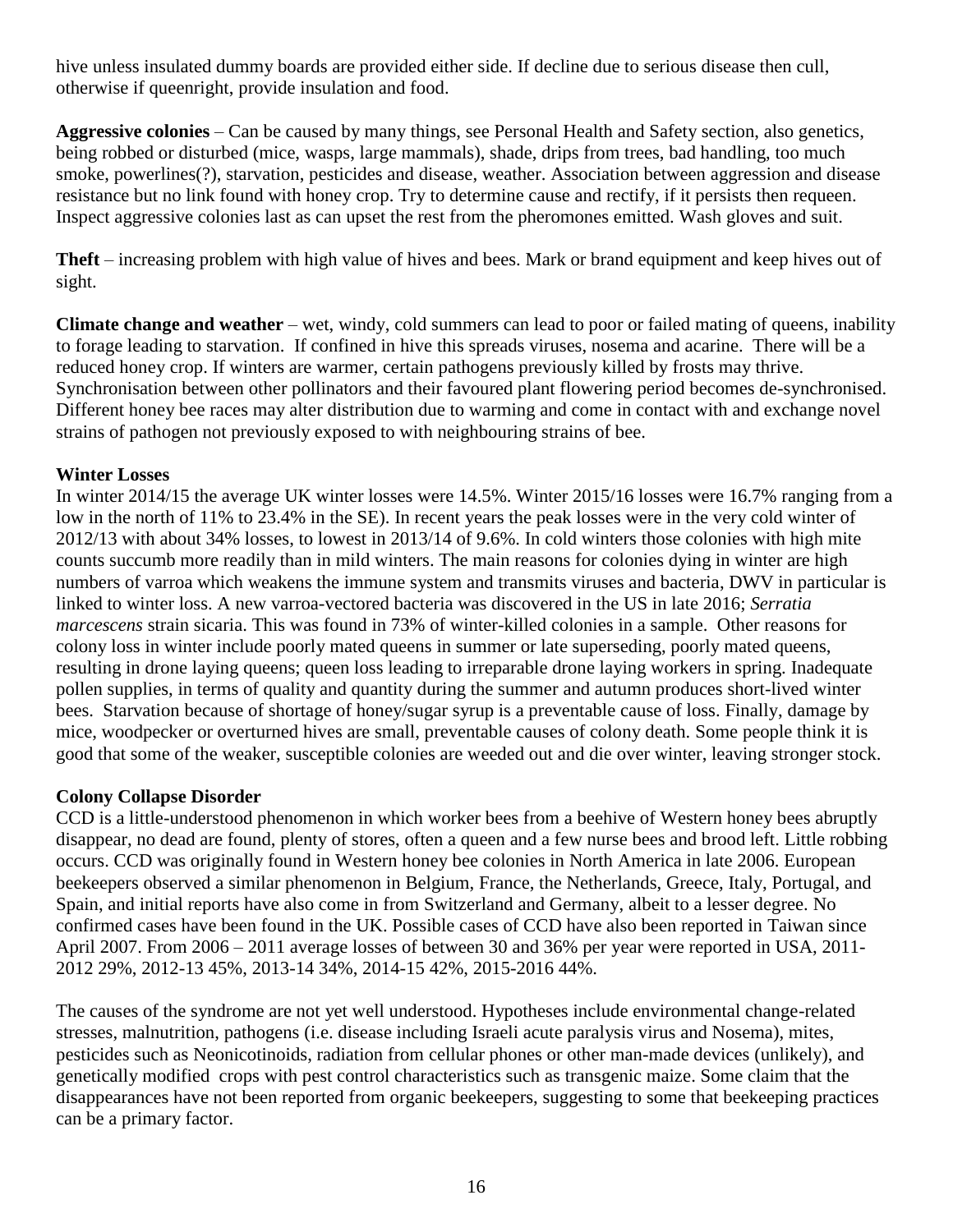Currently, it is believed there are four likely factors involved:

- pesticides eg Neonicotinoids such as Imidacloprid, Clothianidin, Thiamethoxam and Fipronil that may be having unexpected negative effects on honey bees;

- a new parasite or pathogen that may be attacking honey bees, such as the parasite *Nosema ceranae* and newly found viruses;

- a combination of existing stresses that may compromise the immune system of bees and disrupt their social system, making colonies more susceptible to disease and collapse;

- inadequate pollen availability, bees forced to survive on monoculture with no wild flowers.

Stresses could include high levels of infection by the *Varroa* mite; poor nutrition due to apiary overcrowding, pollination of crops with low nutritional value, or pollen or nectar scarcity; exposure to limited or contaminated water supplies; sub-lethal pesticide exposure and migratory stress. USA bees can be moved 10,000 miles in a year. In October 2010 research suggested that a combination of Insect Iridescent Virus IIV6 and *Nosema ceranae* may have a key role in CCD. In 2014, Neonicotinoids were again implicated. Although the UK does not have CCD, in the cold winter of 2012/13 33% of UK colonies died and 9.7% summer losses, in 2013/14 winter 9.6% died, in 2014/15 14.5% died, 2015/16 12% died. Some think it is good that some of the weaker, susceptible colonies are weeded out and die over winter, leaving stronger stock to reproduce.

# **Keeping bees Healthy**

- Provide sheltered, dry hives
- Change comb regularly
- Gentle management, avoid squashing
- Quarantine swarms and new bees
- Sterilize equipment
- Clean gloves, hive tool between colonies
- Wash suit, boots etc regularly
- Keep varroa etc low
- Attention to nutrition
- Keep good records to recognise change
- Select for healthy bees  $\bullet$
- Cull sickly colonies

# **Overview of general decline of all bee species and other pollinators**

The current loss of honeybees and other native pollinators is thought to be due to:

- Loss of wild flowers; hedges cut too hard, verges devoid of wild flowers and weeds due to herbicides.
- Loss of habitat and forage; eg old crops like clover no longer available, modern hybrid flowers have little or no nectar and pollen from double flowers may be inaccessible.
- Introduced diseases from other species and countries; *Nosema ceranae,* varroa, small hive beetle, etc.  $\bullet$
- Wild pollinators picking up emerging diseases of honey bees, eg DW Virus and Nosema
- Increased numbers of chemicals used in hives; miticides, unknown synergistic effects.
- Increase in chemicals in environment; herbicides, pesticides, fertilizers, water sources less pure.  $\bullet$
- Pesticides; such as Neonicotinoids have lethal and sublethal effects causing colony decline and loss.
- Half of total decline of wild bees attributable to chemicals.  $\bullet$
- Wild colonies destroyed, nesting areas disturbed; people afraid of them or intolerant.
- Invasive species; eg in US and Australia, Asian Hornet in southern Europe damaging natives.  $\bullet$
- Air pollution; bees cannot smell flower fragrance.  $\bullet$
- Climate change, warming reduces protein levels in pollen, weather affects disease and foraging.  $\bullet$
- Loss of pollen host plants, out of sync with preferred plant species  $\bullet$
- Billions of pollinating insects die on the roads annually $\bullet$